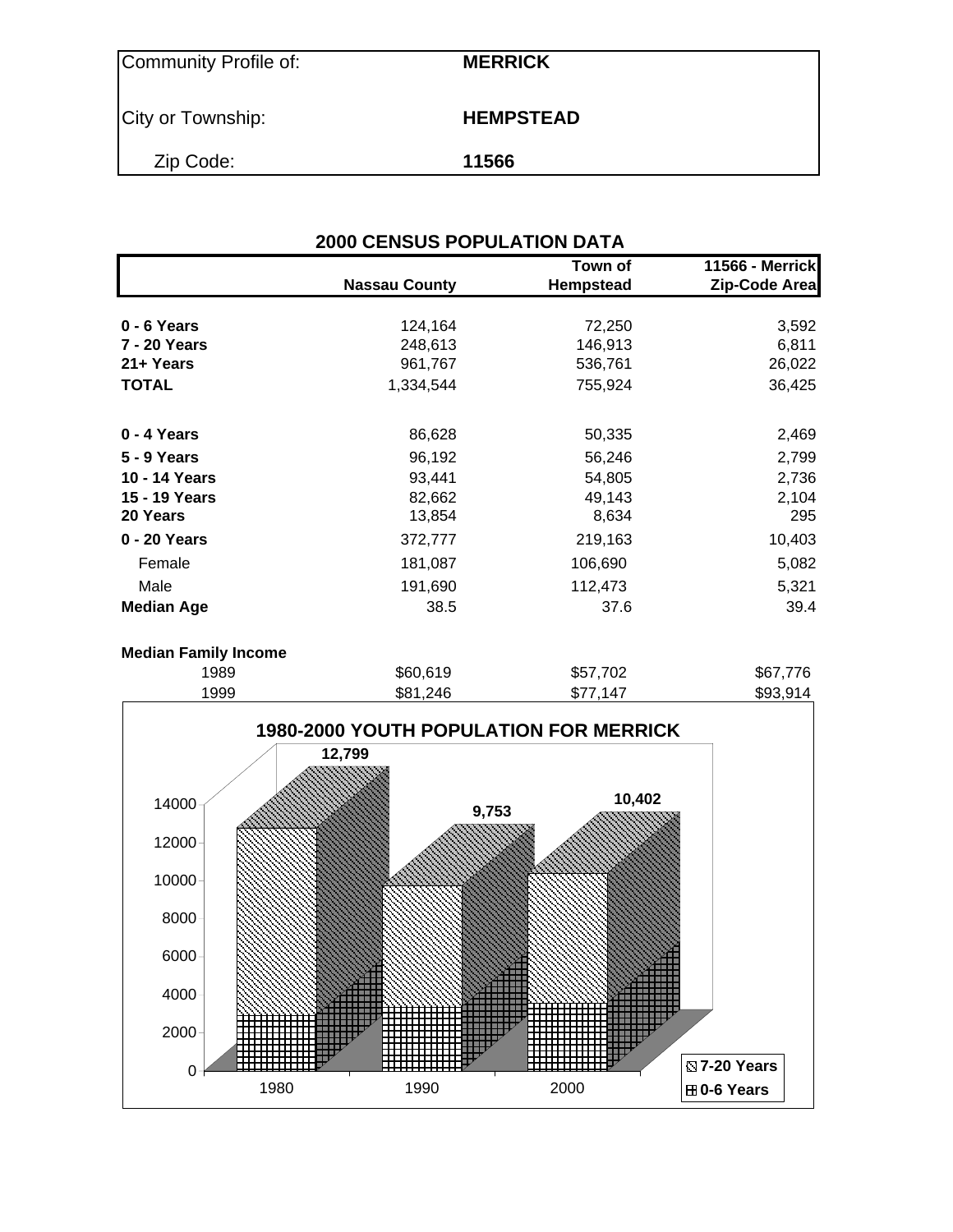# **2000 POPULATION PROJECTION DATA**

|                                      | <b>Nassau County</b> | <b>Town of</b><br><b>Hempstead</b> | 11566 - Merrick<br>Zip-Code Area                                                                                                   |
|--------------------------------------|----------------------|------------------------------------|------------------------------------------------------------------------------------------------------------------------------------|
|                                      |                      |                                    |                                                                                                                                    |
| $0 - 6$ Years<br>118,978             |                      | 73,806                             | 3,145                                                                                                                              |
| $7 - 20$ Years                       | 231,792              | 139,895                            | 7,209                                                                                                                              |
| 21+ Years                            | 978,505              | 557,917                            | 24,306                                                                                                                             |
| <b>TOTAL</b>                         | 1,329,275            | 771,618                            | 34,660                                                                                                                             |
| $0 - 4$ Years                        | 83,639               | 52,174                             | 2,233                                                                                                                              |
| $5 - 9$ Years                        | 90,106               | 55,438                             | 2,266                                                                                                                              |
| 10 - 14 Years                        | 82,042               | 49,470                             | 2,469                                                                                                                              |
| 15 - 19 Years                        | 79,040               | 47,058                             | 2,799                                                                                                                              |
| 20 Years                             | 15,943               | 9,563                              | 587                                                                                                                                |
| $0 - 20$ Years                       | 350,770              | 213,701                            | 10,353                                                                                                                             |
| 3,000                                |                      | FOR FOUR AGE GROUPS                |                                                                                                                                    |
| <b>THE REAL PROPERTY AND INCOME.</b> |                      | m <sub>mmmm</sub>                  |                                                                                                                                    |
| 2,500                                |                      |                                    | November 1979<br>din barang din san din san din san din san din san din san din san din san din san din san din san din san din sa |
|                                      |                      |                                    |                                                                                                                                    |
| 2,000                                |                      |                                    |                                                                                                                                    |
|                                      |                      |                                    |                                                                                                                                    |
| 1,500                                |                      |                                    |                                                                                                                                    |
| 1,000                                |                      |                                    |                                                                                                                                    |
|                                      |                      |                                    | *∡ี 0-4                                                                                                                            |
| 500                                  |                      |                                    | $\Box$ 5-9<br>▲   10-14<br>15-19                                                                                                   |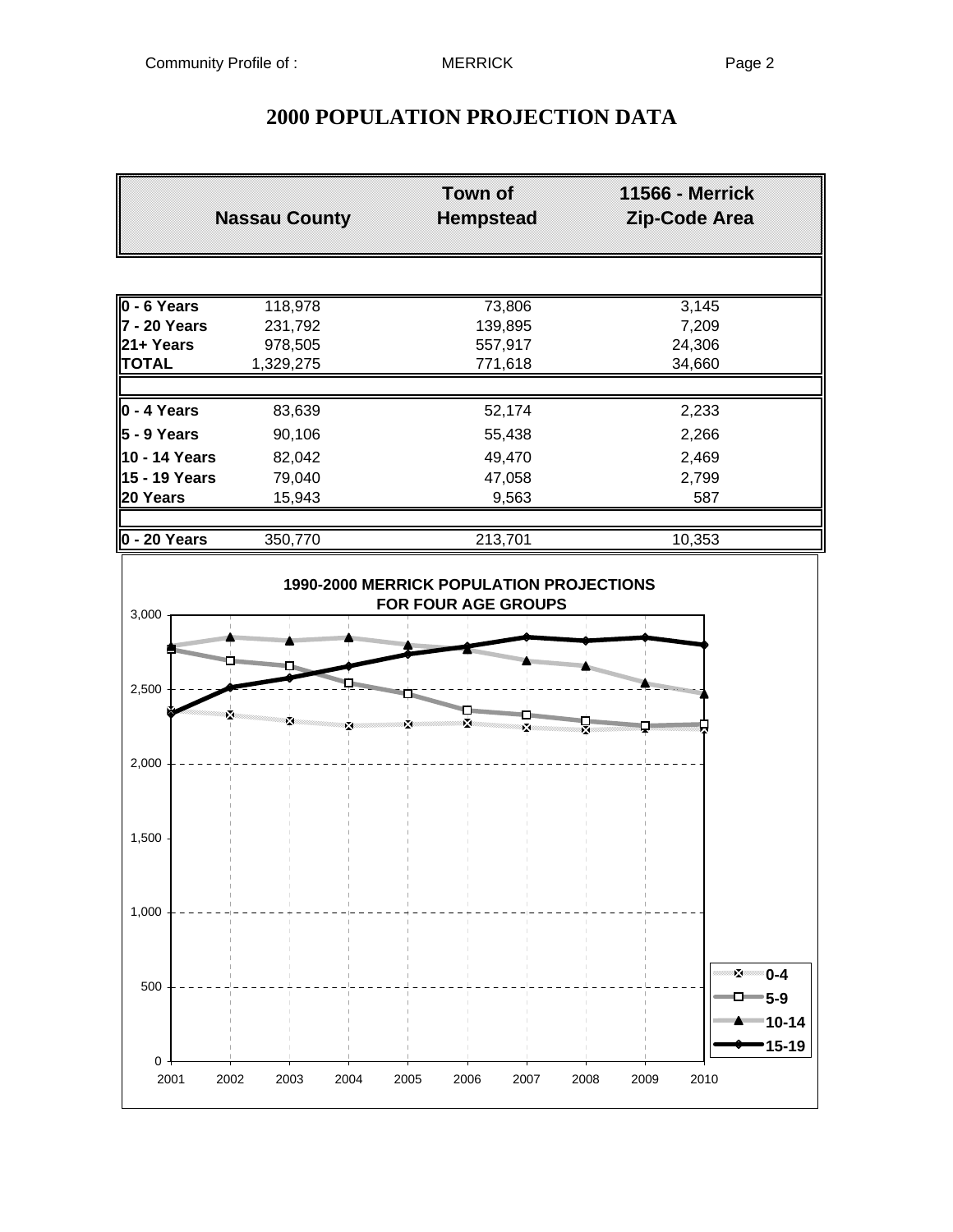|                    |                                                                                                                                   | <b>TEMPORARY ASSISTANCE TO</b><br>(NUMBER OF INDIVIDUALS)      | <b>NEEDY FAMILIES (Formerly AFDC)</b>                    |                         |
|--------------------|-----------------------------------------------------------------------------------------------------------------------------------|----------------------------------------------------------------|----------------------------------------------------------|-------------------------|
|                    |                                                                                                                                   |                                                                |                                                          |                         |
|                    |                                                                                                                                   |                                                                | Town of                                                  | 16-20 y                 |
| Year               |                                                                                                                                   | Nassau County                                                  | Hempstead                                                | Zip-Code Area           |
| 1985               |                                                                                                                                   | 15,963                                                         | 11,783                                                   | 81                      |
| 1986               |                                                                                                                                   | 15,337                                                         | 11,390                                                   | 70                      |
| 1987               |                                                                                                                                   | 13,321                                                         | 9,981                                                    | 46                      |
| 1988               |                                                                                                                                   | 12,410                                                         | 9,168                                                    | 59                      |
| 1989               |                                                                                                                                   | 11,950                                                         | 8,943                                                    | 77                      |
| 1990               |                                                                                                                                   | 12,607                                                         | 9,404                                                    | 64                      |
| 1991               |                                                                                                                                   | 15,317                                                         | 11,504                                                   | 100                     |
| 1992               |                                                                                                                                   | 16,528                                                         | 12,410                                                   | 108                     |
| 1993               |                                                                                                                                   | 20,129                                                         | 15,031                                                   | 129                     |
| 1994               |                                                                                                                                   | 20,622                                                         | 15,217                                                   | 105                     |
| 1995               |                                                                                                                                   | 20,229                                                         | 14,981                                                   | 107                     |
| 1996               |                                                                                                                                   | 17,800                                                         | 13,309                                                   | 81                      |
| 1997               |                                                                                                                                   | 14,940                                                         | 11,219                                                   | 64                      |
| 1998<br>1999       |                                                                                                                                   | 12,706                                                         | 9,651                                                    | 56<br>52                |
| 0<br>Rate Per 1,00 | 25.00<br>$20.00 -$<br>$15.00 -$<br><b>Milliperson</b><br><b>TARD AND</b><br>10.00<br>5.00<br>0.00<br>1987<br>1988<br>1989<br>1990 | AFDC RATES PER 1000 RESIDENTS<br>أأألئ<br>1991<br>1992<br>1993 | 88824<br><b>ATTARTISTS</b><br>wa<br>1994<br>1995<br>1996 | m<br>48<br>1997<br>1998 |
|                    | <b>El Nassau County</b>                                                                                                           |                                                                | <b>El Hempstead Town</b>                                 | 1999<br>□16-20 y        |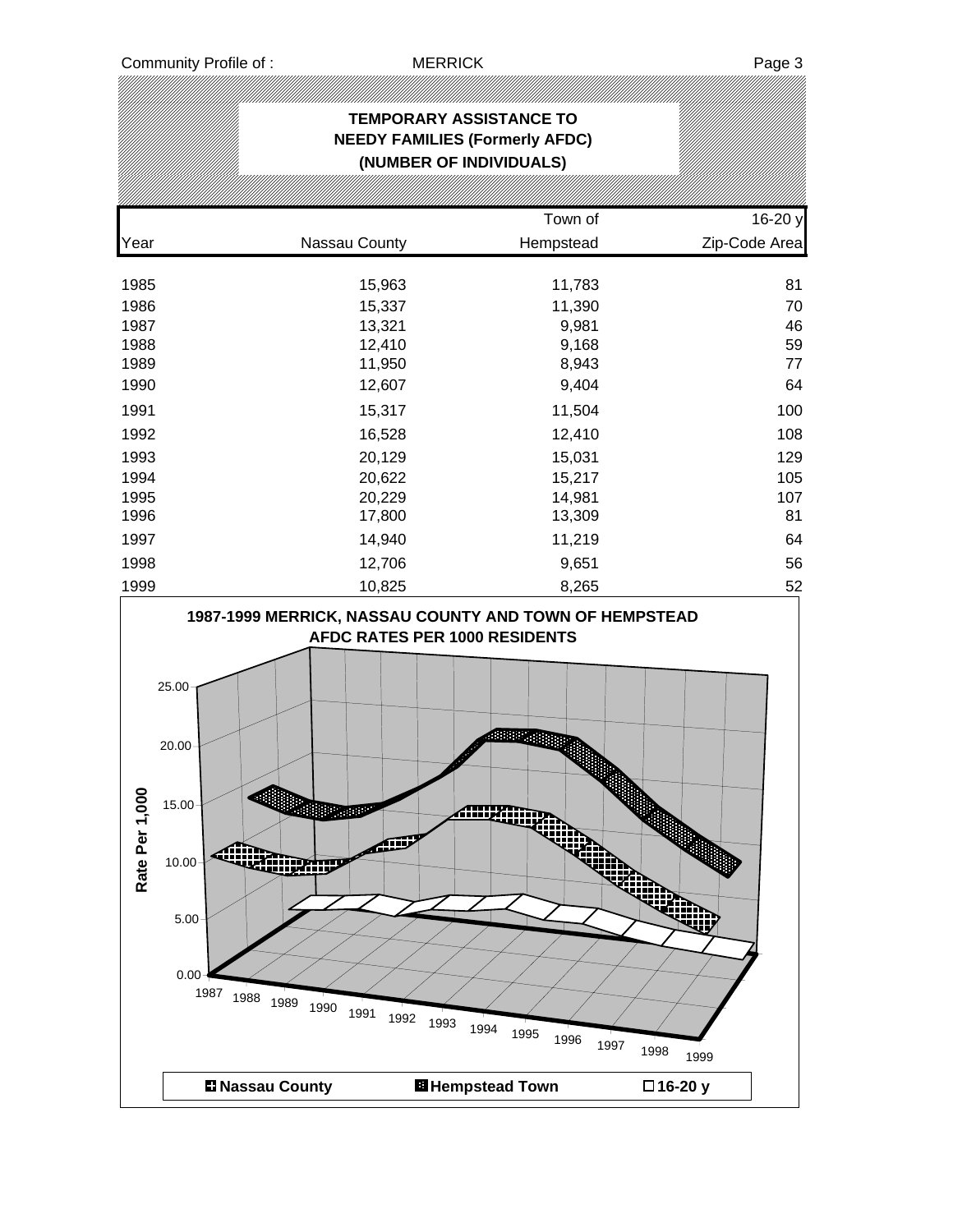#### **11566 ZIP-CODE AREA RESIDENT YOUTH OFFENSES**

|      |                | 7-15 Years Old     |               |                         |
|------|----------------|--------------------|---------------|-------------------------|
|      |                | <b>Station</b>     | Subjects of   |                         |
| Year | <b>Arrests</b> | <b>Adjustments</b> | Investigation | <b>Totals</b>           |
| 1990 | 24             | 65                 | 14            | 103                     |
| 1991 | 16             | 53                 | 16            | 85                      |
| 1992 | 11             | 47                 | 9             | 67                      |
| 1993 | 23             | 58                 | 13            | 94                      |
| 1994 | 18             | 47                 | 34            | 99                      |
| 1995 | 16             | 43                 | 13            | 72                      |
| 1996 | 12             | 38                 | 24            | 74                      |
| 1997 | 10             | 35                 | 24            | 69                      |
|      |                |                    |               |                         |
|      |                | 16-20 Years Old    |               |                         |
|      |                | Subjects of        |               | <b>All Ages</b>         |
| Year | <b>Arrests</b> | Investigation      | <b>Totals</b> | <b>Total Incidents*</b> |
| 1990 | 68             | 31                 | 99            | 202                     |
| 1991 | 85             | 54                 | 139           | 224                     |
| 1992 | 61             | 56                 | 117           | 184                     |
| 1993 | 58             | 76                 | 134           | 228                     |
| 1994 | 58             | 74                 | 132           | 231                     |
| 1995 | 41             | 60                 | 101           | 173                     |
| 1996 | 59             | 52                 | 111           | 185                     |



\* Total incidents include arrests, station adjustments and subjects of investigation for 1988-1995. Subjects were not available prior to 1988. Youth offense data does not include data on convictions following from some of these arrests.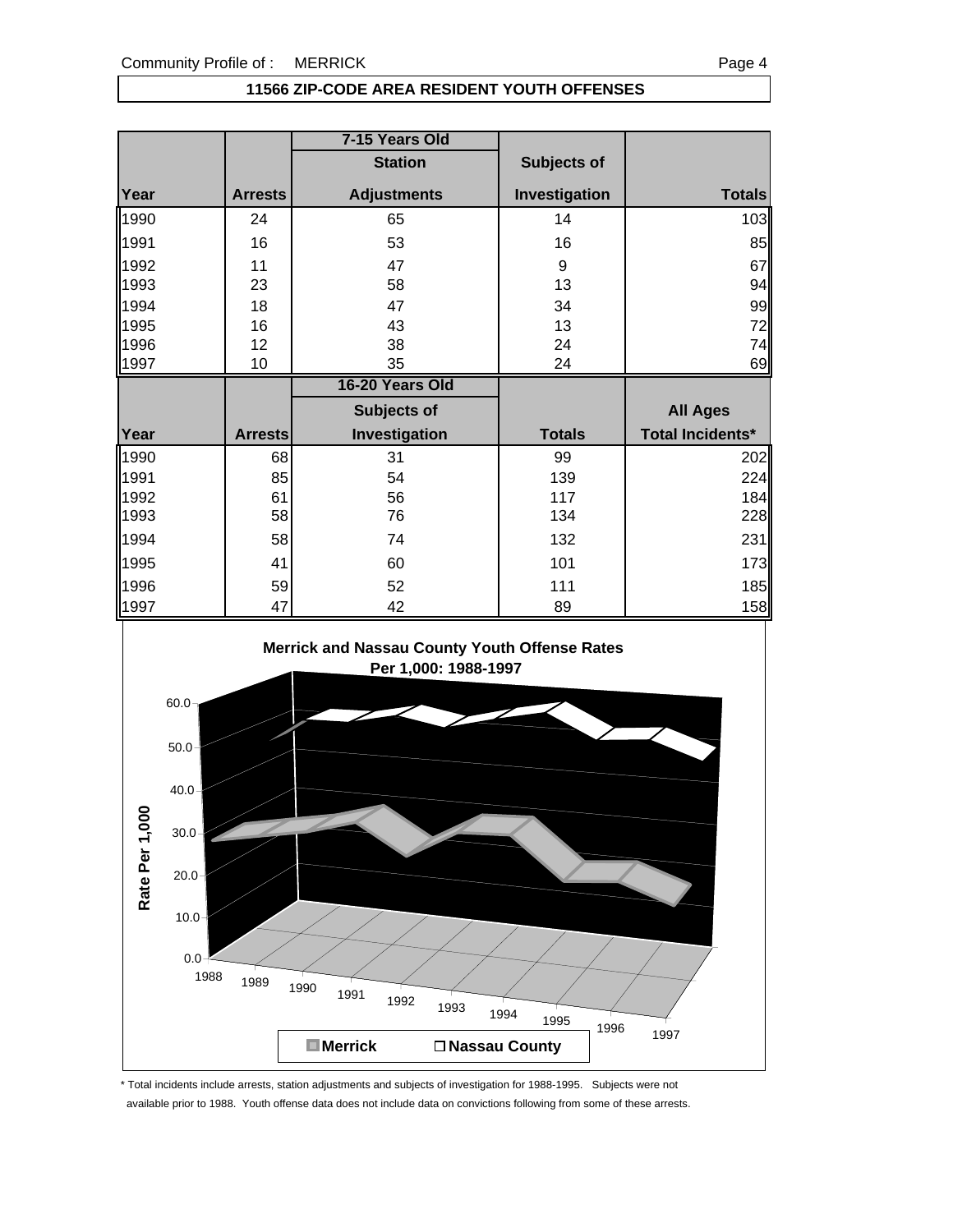Community Profile of : MERRICK Page 5

|                | <b>11566 ZIP-CODE AREA RESIDENT YOUTH OFFENSES</b>                                        |        |                                                                   |                                           |                       |                    |                                       |                   |                     |
|----------------|-------------------------------------------------------------------------------------------|--------|-------------------------------------------------------------------|-------------------------------------------|-----------------------|--------------------|---------------------------------------|-------------------|---------------------|
|                | Youth Offense Rate Per 1000 Resident Youth<br><b>For Combined Offense Types and Total</b> |        |                                                                   |                                           |                       |                    |                                       |                   |                     |
|                |                                                                                           |        |                                                                   |                                           |                       |                    |                                       |                   |                     |
| Year           |                                                                                           | Drug & | Violent &<br>Alcohol Threatening                                  | <b>Property</b>                           | <b>Status</b>         | <b>Theft</b>       | <b>Criminal</b><br><b>Nonconf</b>     | <b>Other</b>      | <b>Total</b>        |
| 1990           |                                                                                           | 1.7    | 7.1                                                               | 8.6                                       | 3.3                   | 7.5                | 2.2                                   | 0.9               | 31.7                |
| 1991           |                                                                                           | 2.0    | 8.6                                                               | 5.9                                       | 3.4                   | 6.9                | 1.6                                   | 4.5               | 35.0                |
| 1992           |                                                                                           | 2.3    | 6.3                                                               | 3.4                                       | 3.4                   | 4.6                | 1.2                                   | 5.2               | 28.4                |
| 1993           |                                                                                           | 3.4    | 8.1                                                               | 4.3                                       | 5.0                   | 7.2                | 0.9                                   | 5.7               | 34.9                |
| 1994           |                                                                                           | 2.5    | 5.5                                                               | 8.9                                       | 5.2                   | 3.4                | 1.4                                   | 8.6               | 35.5                |
| 1995           |                                                                                           | 1.4    | 4.6                                                               | 2.7                                       | 4.6                   | 4.9                | 1.1                                   | 7.2               | 26.3                |
| 1996           |                                                                                           | 2.5    | 6.4                                                               | 3.3                                       | 4.5                   | 4.9                | 1.0                                   | 4.9               | 27.5                |
| 1997           |                                                                                           | 1.8    | 6.7                                                               | 3.1                                       | 2.8                   | 3.4                | 1.2                                   | 4.3               | 23.5                |
|                |                                                                                           |        |                                                                   |                                           | <b>Youth Offenses</b> |                    |                                       |                   |                     |
|                |                                                                                           |        | <b>For Combined Offense Types and Total</b>                       |                                           |                       |                    |                                       |                   |                     |
|                |                                                                                           |        |                                                                   |                                           |                       |                    |                                       |                   |                     |
|                |                                                                                           | Drug & | Violent &                                                         |                                           |                       |                    | <b>Criminal</b>                       |                   |                     |
| Year<br>1990   |                                                                                           | 11     | <b>Alcohol Threatening</b><br>45                                  | <b>Property</b><br>55                     | <b>Status</b><br>21   | <b>Theft</b><br>48 | <b>Nonconf</b><br>14                  | <b>Other</b><br>6 | <b>Total</b><br>202 |
|                |                                                                                           |        |                                                                   |                                           |                       |                    |                                       |                   |                     |
| 1991           |                                                                                           | 13     | 55                                                                | 38                                        | 22                    | 44                 | 10                                    | 29                | 224                 |
| 1992           |                                                                                           | 15     | 41                                                                | 22                                        | 22                    | 30                 | 8                                     | 34                | 184                 |
| 1993           |                                                                                           | 22     | 53                                                                | 28                                        | 33                    | 47                 | 6                                     | 37                | 228                 |
| 1994           |                                                                                           | 16     | 36                                                                | 58                                        | 34                    | 22                 | 9                                     | 56                | 231                 |
| 1995           |                                                                                           | 9      | 30                                                                | 18                                        | 30                    | 32                 | 7                                     | 47                | 173                 |
| 1996           |                                                                                           | 17     | 43                                                                | 22                                        | 30                    | 33                 | $\overline{7}$                        | 33                | 185                 |
| 1997           |                                                                                           | 12     | 45                                                                | 21                                        | 19                    | 23                 | 8                                     | 29                | 158                 |
|                |                                                                                           |        | 1990-1997 Violent & Threatening, and Drug & Alcohol Youth Offense |                                           |                       |                    |                                       |                   |                     |
|                | 16.0                                                                                      |        |                                                                   | <b>Rates in Merrick and Nassau County</b> |                       |                    |                                       |                   |                     |
|                |                                                                                           |        |                                                                   |                                           |                       |                    |                                       |                   |                     |
|                | 14.0                                                                                      |        |                                                                   |                                           |                       |                    |                                       |                   |                     |
|                | 12.0                                                                                      |        |                                                                   |                                           |                       |                    |                                       |                   |                     |
|                |                                                                                           |        |                                                                   |                                           |                       |                    |                                       |                   |                     |
|                | 10.0                                                                                      |        |                                                                   |                                           |                       |                    |                                       |                   |                     |
|                |                                                                                           |        |                                                                   |                                           |                       |                    |                                       |                   |                     |
|                | 8.0                                                                                       |        |                                                                   |                                           |                       |                    |                                       |                   |                     |
|                | 6.0                                                                                       |        |                                                                   |                                           |                       |                    |                                       |                   |                     |
| Rate Per 1,000 |                                                                                           |        |                                                                   |                                           |                       |                    |                                       |                   |                     |
|                | 4.0                                                                                       |        |                                                                   |                                           |                       |                    |                                       |                   |                     |
|                |                                                                                           |        |                                                                   |                                           |                       |                    |                                       |                   |                     |
|                | 2.0                                                                                       |        |                                                                   |                                           |                       |                    |                                       |                   |                     |
|                | 0.0                                                                                       |        |                                                                   |                                           |                       |                    |                                       |                   |                     |
|                |                                                                                           | 1990   | 1991<br>1992                                                      | 1993                                      |                       | 1994               | 1995                                  | 1996              | 1997                |
|                |                                                                                           |        | <b>Nassau County Alc/Drug/k</b>                                   |                                           |                       |                    | <b>Nassau County Violent/Threat/k</b> |                   |                     |
|                |                                                                                           | X.     | Merrick Alc/Drug/k                                                |                                           |                       |                    | 'Merrick Violent/Threat/k             |                   |                     |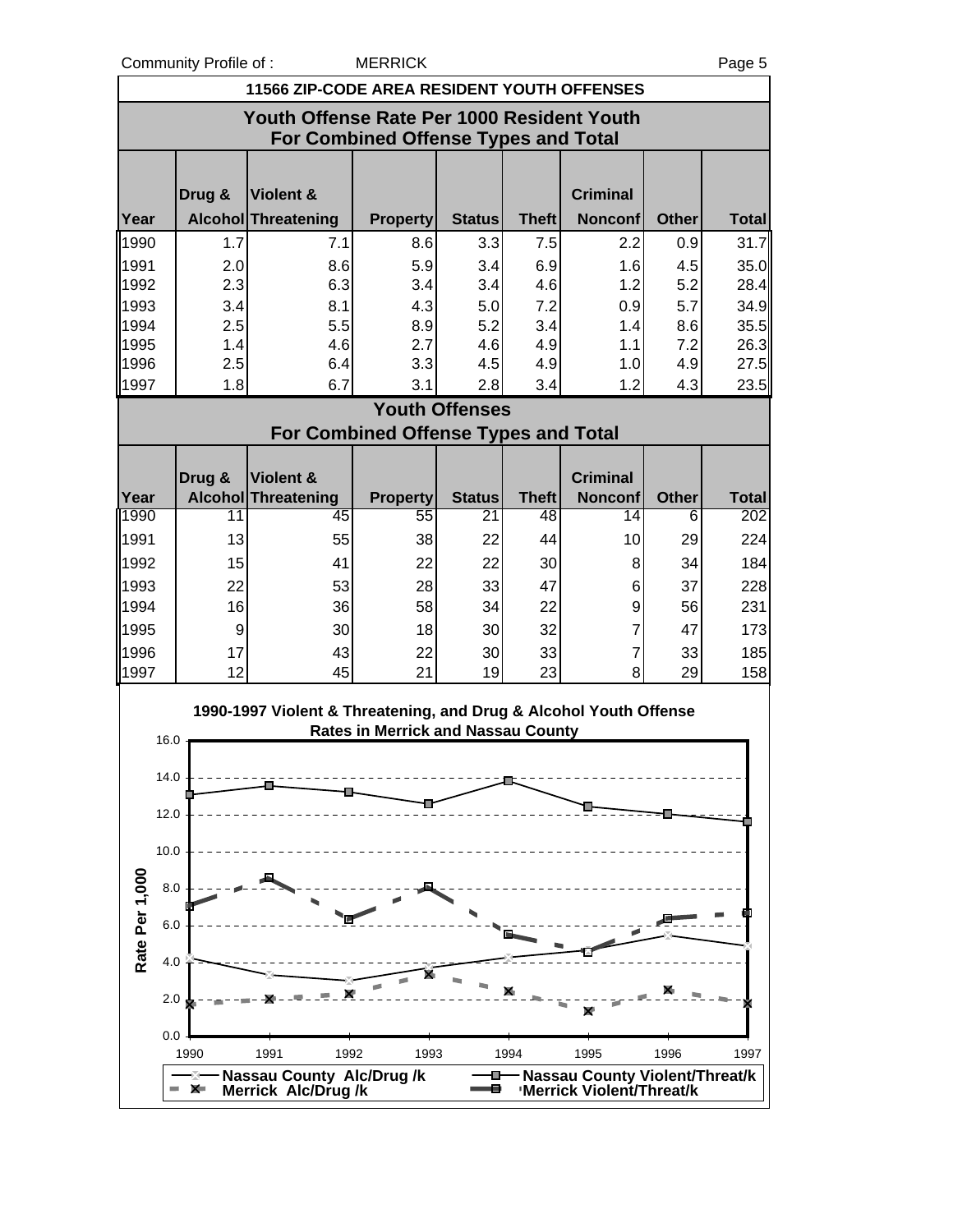

"Other" communities include Wantagh, E Rockaway, W Hempstead, Rockville Cte, Great Neck, Freeport, Uniondale,

Levittown, and Westbury. Each community comprises less than 2% of all Merrick resident youth offenses.



"Other" communities: Rockville Cte, E Meadow, Woodbury, Uniondale and Upstate New York. Each comprises less than 3% of all offenses..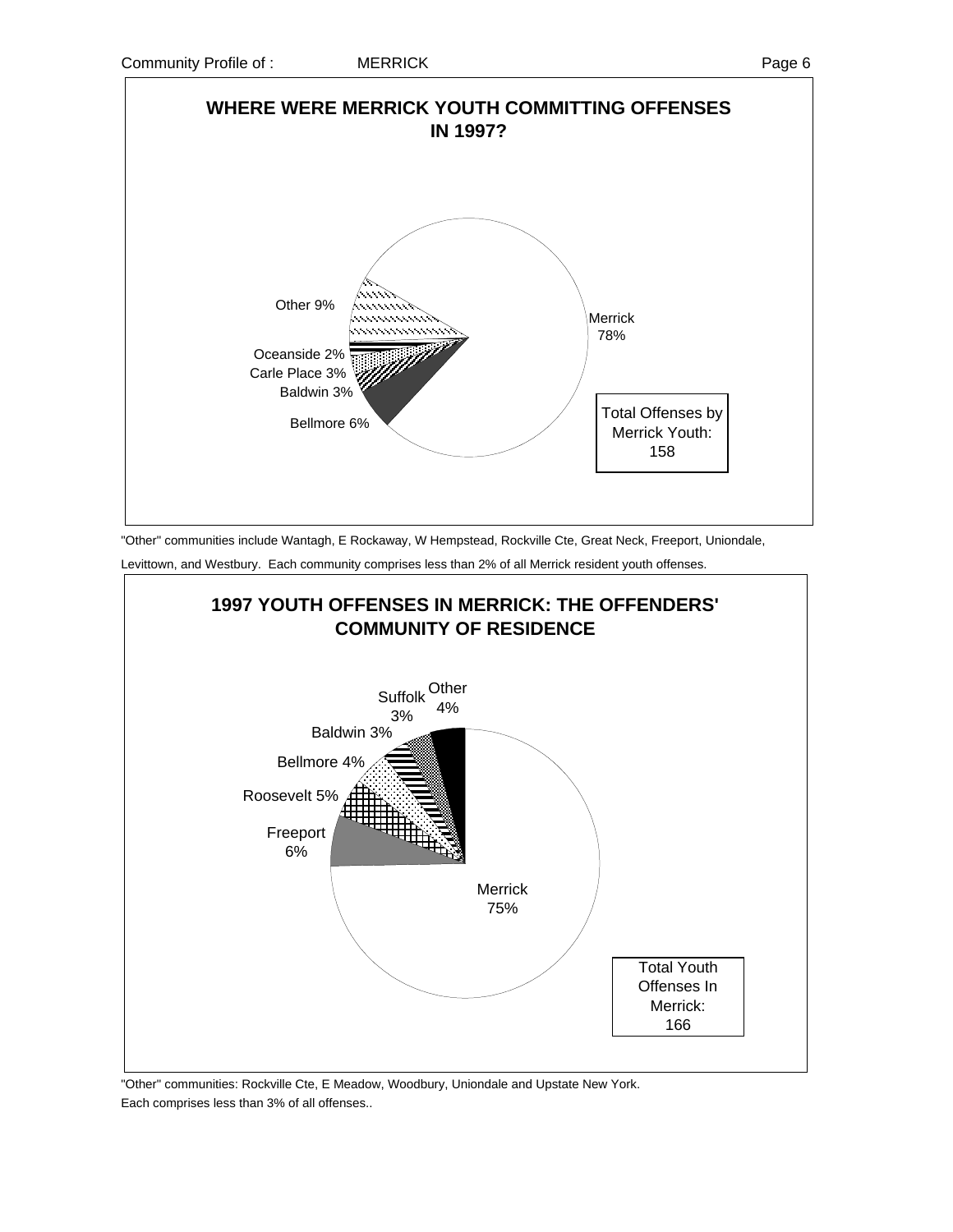|                      |                |                |                |                |              |                |                | 1991-97  |
|----------------------|----------------|----------------|----------------|----------------|--------------|----------------|----------------|----------|
|                      |                |                |                |                |              |                |                | Percent  |
| Age                  | 1991           | 1992           | 1993           | 1994           | 1995         | 1996           | 1997           | Change   |
| 10 Yr & Less         | $\overline{0}$ | 1              | $\overline{0}$ | $\overline{0}$ | 1            | $\overline{2}$ | $\Omega$       |          |
| $\%$                 | 0.0%           | 6.3%           | 0.0%           | 0.0%           | 3.3%         | 6.9%           | 0.0%           |          |
| 11 to 12             | $\overline{0}$ | $\Omega$       | $\overline{0}$ | $\overline{2}$ | $\mathbf{1}$ | $\overline{2}$ | 3              |          |
| $\frac{0}{0}$        | 0.0%           | 0.0%           | 0.0%           | 6.5%           | 3.3%         | 6.9%           | 16.7%          |          |
| $\overline{13}$      | 1              | $\Omega$       | $\Omega$       | 2              | $\Omega$     | 1              | 3              | 200.0%   |
| $\%$                 | 5.3%           | 0.0%           | 0.0%           | 6.5%           | 0.0%         | 3.4%           | 16.7%          |          |
| 14                   | $\overline{4}$ | $\overline{1}$ | 5              | 6              | 9            | $\overline{4}$ | $\mathbf{1}$   | $-75.0%$ |
| $\%$                 | 21.1%          | 6.3%           | 16.7%          | 19.4%          | 30.0%        | 13.8%          | 5.6%           |          |
| 15                   | 9              | 8              | 6              | 5              | 10           | 13             | 3              | $-66.7%$ |
| $\%$                 | 47.4%          | 50.0%          | 20.0%          | 16.1%          | 33.3%        | 44.8%          | 16.7%          |          |
| 16                   | 5              | 5              | 14             | $\overline{4}$ | 6            | 5              | $\overline{3}$ | $-40.0%$ |
| $\%$                 | 26.3%          | 31.3%          | 46.7%          | 12.9%          | 20.0%        | 17.2%          | 16.7%          |          |
| 17                   | $\Omega$       | 1              | $\overline{2}$ | 6              | 2            | $\Omega$       | 3              |          |
| $\%$                 | 0.0%           | 6.3%           | 6.7%           | 19.4%          | 6.7%         | 0.0%           | 16.7%          |          |
| 18                   | $\mathbf{0}$   | $\mathbf 0$    | 3              | $\overline{4}$ | $\mathbf{1}$ | $\overline{2}$ | $\mathbf 1$    |          |
| $\frac{0}{6}$        | 0.0%           | 0.0%           | 10.0%          | 12.9%          | 3.3%         | 6.9%           | 5.6%           |          |
| 19 to 20             | $\Omega$       | $\Omega$       | $\mathbf 0$    | 2              | $\Omega$     | $\Omega$       | 1              |          |
| $\frac{0}{0}$        | 0.0%           | 0.0%           | 0.0%           | 6.5%           | 0.0%         | 0.0%           | 5.6%           |          |
| <b>Merrick</b>       |                |                |                |                |              |                |                |          |
| Total                | 19             | 16             | 30             | 31             | 30           | 29             | 18             | $-5.3%$  |
| Rate Per 1,000       | 2.7            | 2.2            | 4.0            | 4.1            | 4.0          | 3.8            | 2.4            | $-10.1%$ |
| <b>Nassau County</b> |                |                |                |                |              |                |                |          |
| Rate Per 1,000       | 5.19           | 6.63           | 8.98           | 8.68           | 7.52         | 7.23           | 7.30           | 40.5%    |

### **Resident Merrick Runaway and Homeless Youth by Age Group**

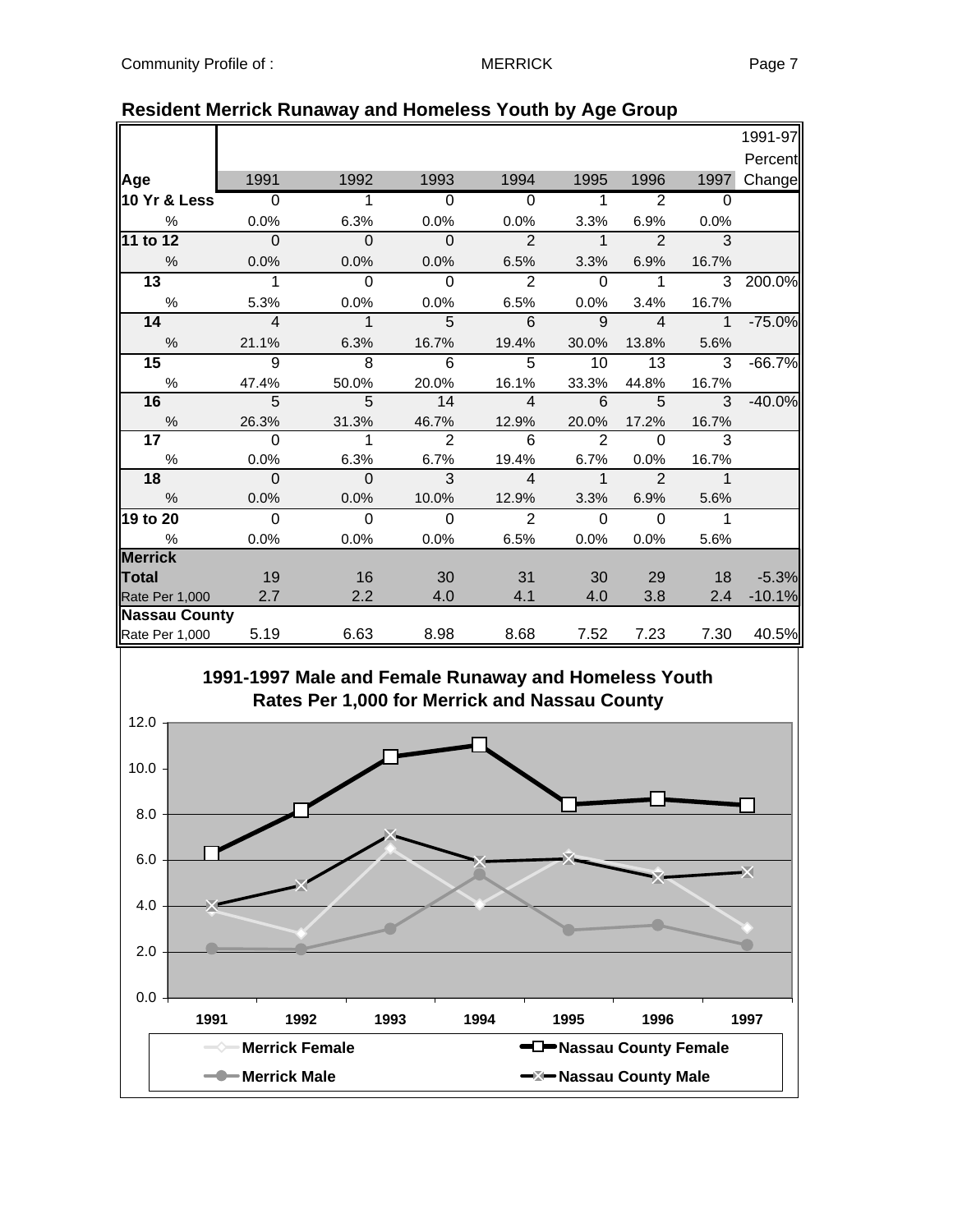Community Profile of : The MERRICK Research of the MERRICK Research Page 8

#### **ENROLLMENT IN MERRICK AND NORTH MERRICK UFSD'S**

|      | European          | African                                               |          | Asian             | <b>Native</b>  |               |       |
|------|-------------------|-------------------------------------------------------|----------|-------------------|----------------|---------------|-------|
| Year | American          | American                                              | Latino   | American American |                | Total         |       |
|      |                   |                                                       |          |                   |                |               |       |
| 1987 | 2,376             | 11                                                    | 23       | 59                | 1              | 2,470         |       |
| 1988 | 2,450             | 10                                                    | 28       | 70                | 0              | 2,558         |       |
| 1989 | 2,499             | 21                                                    | 25       | 70                | 0              | 2,615         |       |
| 1990 | 2,503             | 14                                                    | 29       | 77                | $\overline{2}$ | 2,625         |       |
| 1991 | 2,534             | 19                                                    | 35       | 82                | 0              | 2,670         |       |
| 1992 | 2,559             | 13                                                    | 39       | 93                | 0              | 2,704         |       |
| 1993 | 2,654             | 15                                                    | 45       | 88                | 0              | 2,802         |       |
| 1994 | 2,693             | 19                                                    | 49       | 95                | 0              | 2,856         |       |
| 1995 | 2,808             | 29                                                    | 41       | 89                | 0              | 2,967         |       |
| 1996 | 2,939             | 30                                                    | 39       | 75                | 0              | 3,083         |       |
| 1997 | 2,943             | 24                                                    | 46       | 76                | 1              | 3,090         |       |
| 1998 | 2,988             | 23                                                    | 71       | 78                | 0              | 3,160         |       |
| 1999 | 3,015             | 24                                                    | 68       | 78                | 0              | 3,185         |       |
|      |                   | Net Change in School Enrollment Between 1987 and 1999 |          |                   |                |               |       |
|      |                   | European                                              | African  |                   | Asian          | <b>Native</b> |       |
|      | 1987-99           | American                                              | American | Latino            | American       | American      | Total |
|      | Change in Number  | 639                                                   | 13       | 45                | 19             | -1            | 715   |
|      | Change as Percent | 27%                                                   | 118%     | 196%              | 32%            | $-100%$       | 29%   |

| Net Change in School Enrollment Between 1993 and 1999 |         |          |          |        |          |               |                |  |  |
|-------------------------------------------------------|---------|----------|----------|--------|----------|---------------|----------------|--|--|
|                                                       |         | European | African  |        | Asian    | <b>Native</b> |                |  |  |
|                                                       | 1993-99 | American | American | Latino | American | American      | ™otal <b>i</b> |  |  |
| Change in Number                                      |         | 361      |          | 23     | $-10$    |               | 383            |  |  |
| Change as Percent                                     |         | 14%      | 60%      | 51%    | $-11%$   |               | 14%            |  |  |



\* The 1993-99 change for Native Americans has been excluded from this chart because there were fewer than

7 enrolled in 1993. This policy is meant to avoid distorted percent comparisons among groups.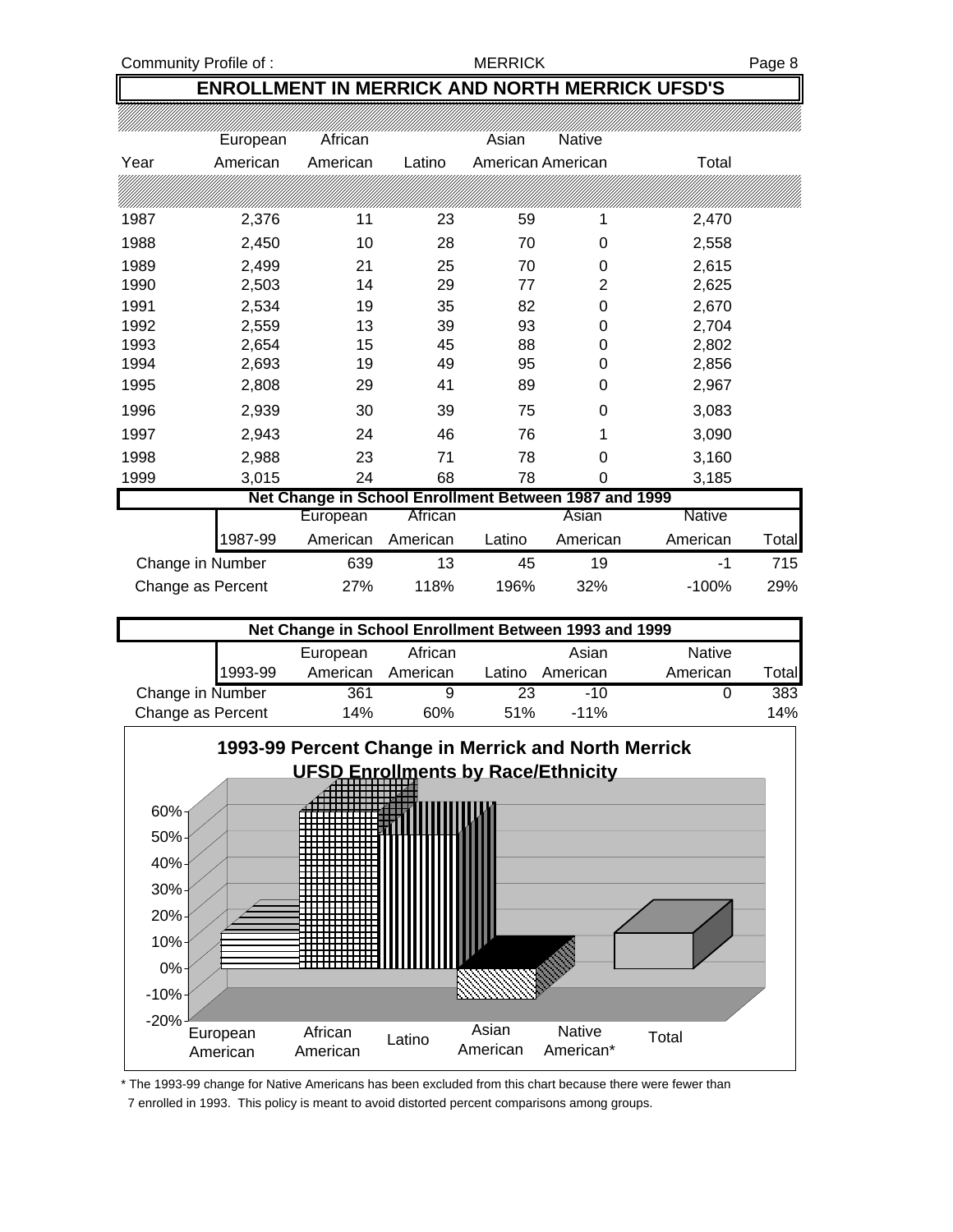#### Community Profile of : The Community Profile of : The MERRICK Page 9

## **PUBLIC SCHOOL ENROLLMENT IN MERRICK UFSD**

|      | European          | African  |          | Asian          | Native                                                |               |       |
|------|-------------------|----------|----------|----------------|-------------------------------------------------------|---------------|-------|
| Year | American          | American | Latino   | American       | American                                              | Total         |       |
|      |                   |          |          |                |                                                       |               |       |
| 1987 | 1987              | 5357     | 41       | 0              | 0                                                     | 75            |       |
| 1988 | 1988              | 4971     | 53       | 0              | 0                                                     | 68            |       |
| 1989 | 1989              | 4814     | 54       | $\overline{2}$ | 0                                                     | 55            |       |
| 1990 | 1990              | 4721     | 44       | 0              | 0                                                     | 44            |       |
| 1991 | 1991              | 4655     | 27       | $\Omega$       | 0                                                     | 95            |       |
| 1992 | 1992              | 4617     | 25       | 0              | 0                                                     | 92            |       |
| 1993 | 1993              | 4473     | 46       | 0              | 0                                                     | 112           |       |
| 1994 | 1994              | 4416     | 60       | 0              | 0                                                     | 145           |       |
| 1995 | 1995              | 4499     | 53       | 0              | 0                                                     | 132           |       |
| 1996 | 1996              | 4472     | 67       | 0              | $\Omega$                                              | 133           |       |
| 1997 | 1997              | 4510     | 68       | 0              | 0                                                     | 133           |       |
| 1998 | 1998              | 4462     | 60       | 4              | 0                                                     | 175           |       |
| 1999 | 1999              | 4572     | 61       | 0              | 0                                                     | 171           |       |
|      |                   |          |          |                | Net Change in School Enrollment Between 1987 and 1999 |               |       |
|      |                   | European | African  |                | Asian                                                 | <b>Native</b> |       |
|      | 1987-99           | American | American | Latino         | American                                              | American      | Total |
|      | Change in Number  | 12       | $-785$   | 20             | 0                                                     | $\Omega$      | 96    |
|      | Change as Percent | $1\%$    | $-15%$   | 49%            |                                                       |               | 128%  |

| Net Change in School Enrollment Between 1993 and 1999 |          |          |        |          |               |       |  |  |  |
|-------------------------------------------------------|----------|----------|--------|----------|---------------|-------|--|--|--|
|                                                       | European | African  |        | Asian    | <b>Native</b> |       |  |  |  |
| 1993-99                                               | American | American | Latino | American | American      | Total |  |  |  |
| Change in Number                                      | 6        | 99       | 15     |          |               | 59    |  |  |  |
| Change as Percent                                     | 0%       | 2%       | 33%    |          |               | 53%   |  |  |  |



\* The Native American percent increase is omitted from this chart because enrollment changes that begin or end with 10 or fewer students distort comparisons among the various enthic groups.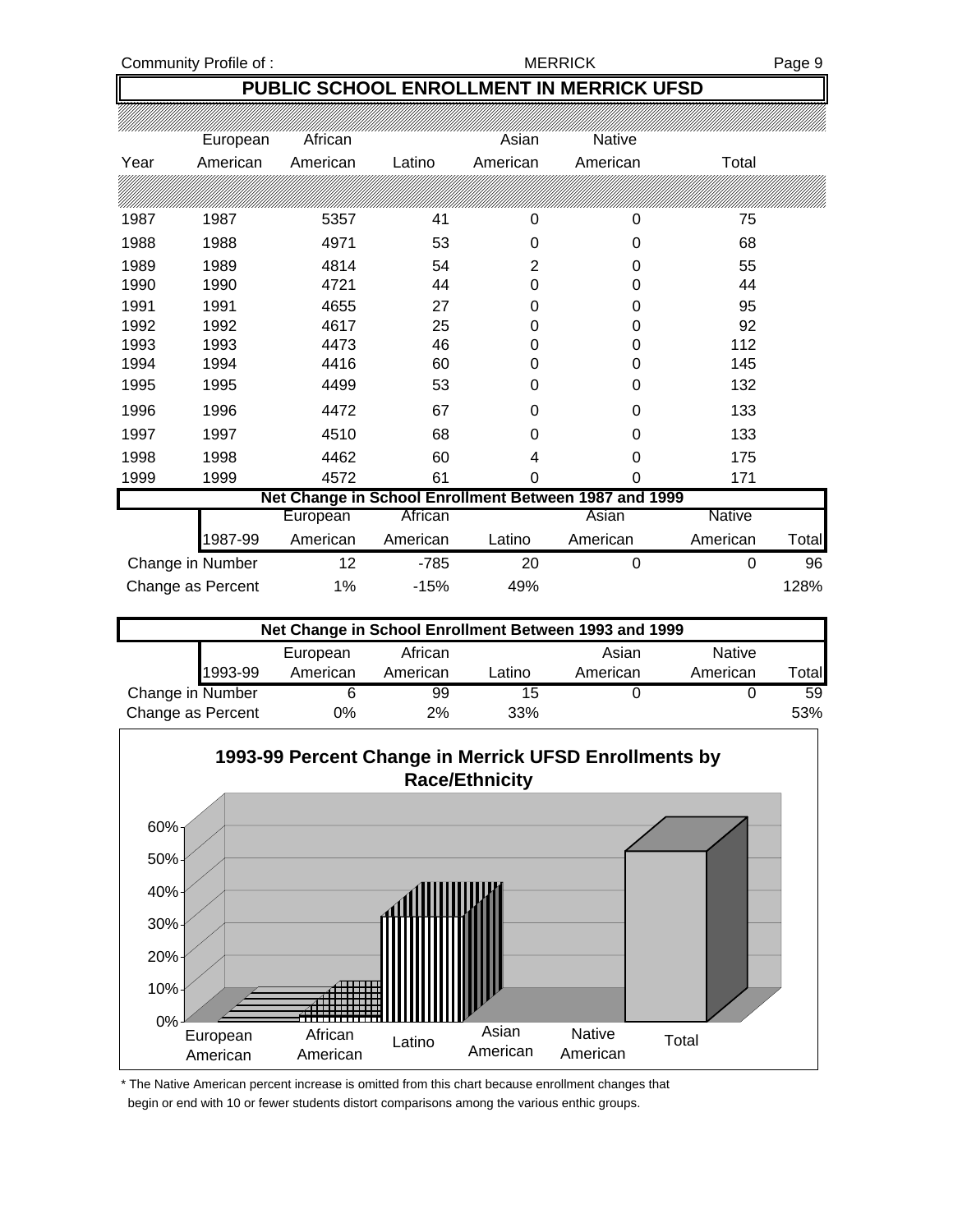Community Profile of : The Community Profile of : The MERRICK Page 10

# **PUBLIC SCHOOL ENROLLMENT IN NORTH MERRICK UFSD**

|                   | European | African        |          | Asian    | Native                                                |               |       |
|-------------------|----------|----------------|----------|----------|-------------------------------------------------------|---------------|-------|
| Year              | American | American       | Latino   | American | American                                              | Total         |       |
|                   |          |                |          |          |                                                       |               |       |
| 1987              | 1,581    | 1              | 6        | 23       | 0                                                     | 1,611         |       |
| 1988              | 1,520    | $\overline{2}$ | 8        | 22       |                                                       | 1,553         |       |
| 1989              | 1,472    | 3              | 15       | 27       |                                                       | 1,518         |       |
| 1990              | 1,516    | 3              | 14       | 26       | 0                                                     | 1,559         |       |
| 1991              | 1,575    | 8              | 13       | 27       | 0                                                     | 1,623         |       |
| 1992              | 1,532    | 6              | 12       | 23       | 2                                                     | 1,575         |       |
| 1993              | 1,545    | 7              | 6        | 25       | 0                                                     | 1,583         |       |
| 1994              | 1,539    | 4              | 15       | 34       | 0                                                     | 1,592         |       |
| 1995              | 1,606    | 5              | 20       | 28       | 0                                                     | 1,659         |       |
| 1996              | 1,636    | 10             | 25       | 40       | 0                                                     | 1,711         |       |
| 1997              | 1,714    | 14             | 18       | 38       | 0                                                     | 1,784         |       |
| 1998              | 1,758    | 14             | 15       | 35       | 0                                                     | 1,822         |       |
| 1999              | 1,759    | 10             | 19       | 36       | 0                                                     | 1,824         |       |
|                   |          |                |          |          | Net Change in School Enrollment Between 1987 and 1999 |               |       |
|                   |          | European       | African  |          | Asian                                                 | <b>Native</b> |       |
|                   | 1987-99  | American       | American | Latino   | American                                              | American      | Total |
| Change in Number  |          | 178            | 9        | 13       | 13                                                    | $\Omega$      | 213   |
| Change as Percent |          | 11%            | 900%     | 217%     | 57%                                                   | 0%            | 13%   |

| Net Change in School Enrollment Between 1993 and 1999 |                                        |          |        |          |          |              |  |  |  |
|-------------------------------------------------------|----------------------------------------|----------|--------|----------|----------|--------------|--|--|--|
|                                                       | Native<br>African<br>Asian<br>European |          |        |          |          |              |  |  |  |
| 1993-99                                               | American                               | American | Latino | American | American | <b>Total</b> |  |  |  |
| Change in Number                                      | 214                                    | 3        | 13     |          |          | 241          |  |  |  |
| Change as Percent<br>217%<br>0%<br>14%<br>43%<br>44%  |                                        |          |        |          |          | 15%          |  |  |  |

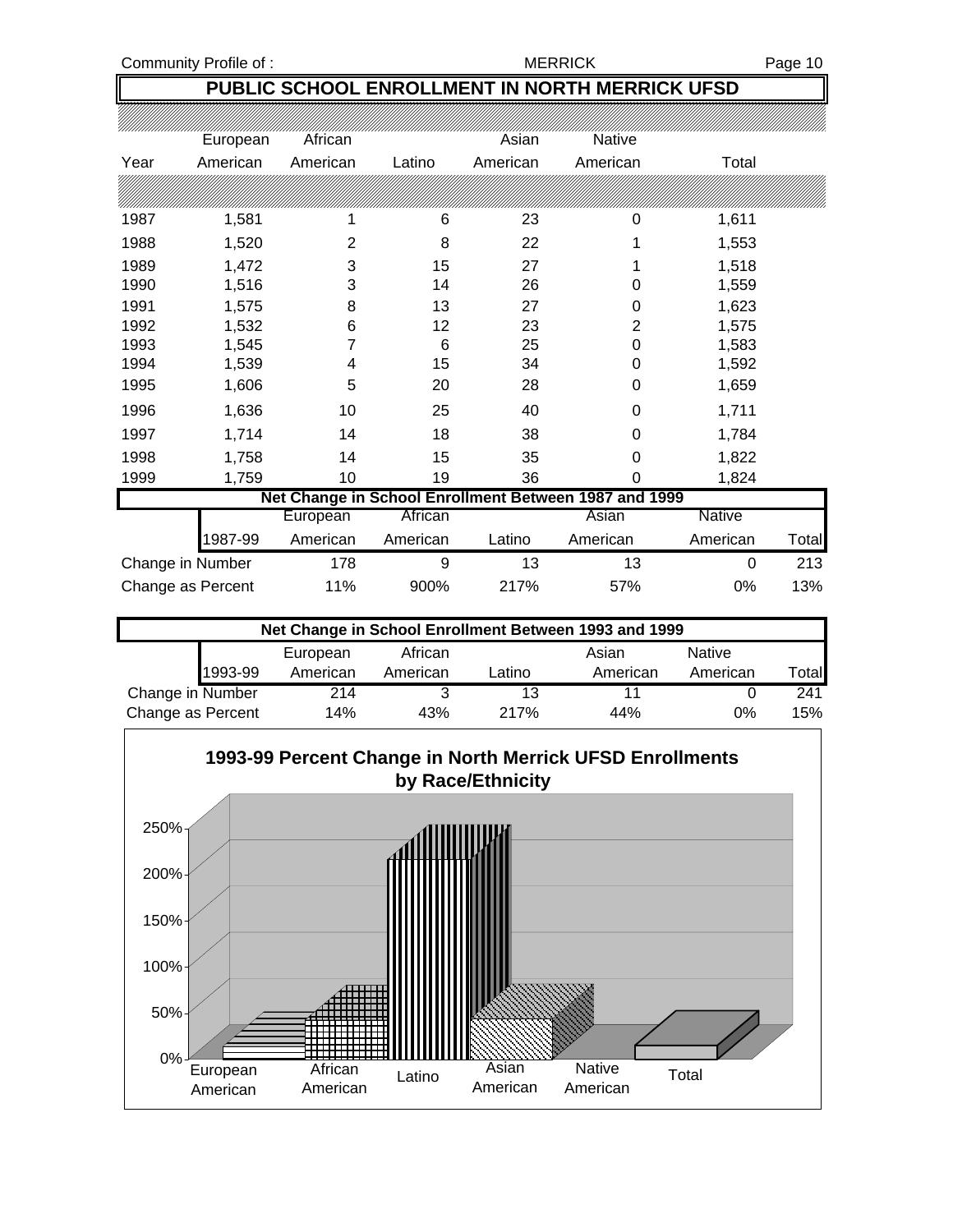Community Profile of : The Community Profile of : The MERRICK Page 11

# **PUBLIC SCHOOL ENROLLMENT IN BELLMORE - MERRICK CHSD**

|                   | European | African  |          | Asian    | Native                                                |               |        |
|-------------------|----------|----------|----------|----------|-------------------------------------------------------|---------------|--------|
| Year              | American | American | Latino   | American | American                                              | Total         |        |
|                   |          |          |          |          |                                                       |               |        |
| 1987              | 5,357    | 41       | 32       | 75       | 0                                                     | 5,505         |        |
| 1988              | 4,971    | 53       | 59       | 68       | 0                                                     | 5,151         |        |
| 1989              | 4,814    | 54       | 57       | 55       | $\overline{2}$                                        | 4,982         |        |
| 1990              | 4,721    | 44       | 46       | 44       | $\boldsymbol{0}$                                      | 4,855         |        |
| 1991              | 4,655    | 27       | 57       | 95       | 0                                                     | 4,834         |        |
| 1992              | 4,617    | 25       | 59       | 92       | 0                                                     | 4,793         |        |
| 1993              | 4,473    | 46       | 75       | 112      | 0                                                     | 4,706         |        |
| 1994              | 4,416    | 60       | 86       | 145      | 0                                                     | 4,707         |        |
| 1995              | 4,499    | 53       | 107      | 132      | 0                                                     | 4,791         |        |
| 1996              | 4,472    | 67       | 116      | 133      | 0                                                     | 4,788         |        |
| 1997              | 4,510    | 68       | 121      | 133      | 0                                                     | 4,832         |        |
| 1998              | 4,462    | 60       | 130      | 175      | 4                                                     | 4,828         |        |
| 1999              | 4,572    | 61       | 139      | 171      | 0                                                     | 4,943         |        |
|                   |          |          |          |          | Net Change in School Enrollment Between 1987 and 1999 |               |        |
|                   |          | European | African  |          | Asian                                                 | <b>Native</b> |        |
|                   | 1987-99  | American | American | Latino   | American                                              | American      | Total  |
| Change in Number  |          | $-785$   | 20       | 107      | 96                                                    | 0             | $-562$ |
| Change as Percent |          | $-15%$   | 49%      | 334%     | 128%                                                  | 0%            | $-10%$ |

| Net Change in School Enrollment Between 1993 and 1999 |          |          |        |          |          |       |  |  |  |
|-------------------------------------------------------|----------|----------|--------|----------|----------|-------|--|--|--|
| Native<br>African<br>Asian<br>European                |          |          |        |          |          |       |  |  |  |
| 1993-99                                               | American | American | Latino | American | American | Total |  |  |  |
| Change in Number                                      | 99       | 15       | 64     | 59       |          | 237   |  |  |  |
| Change as Percent<br>2%<br>33%<br>0%<br>85%<br>53%    |          |          |        |          |          | 5%    |  |  |  |

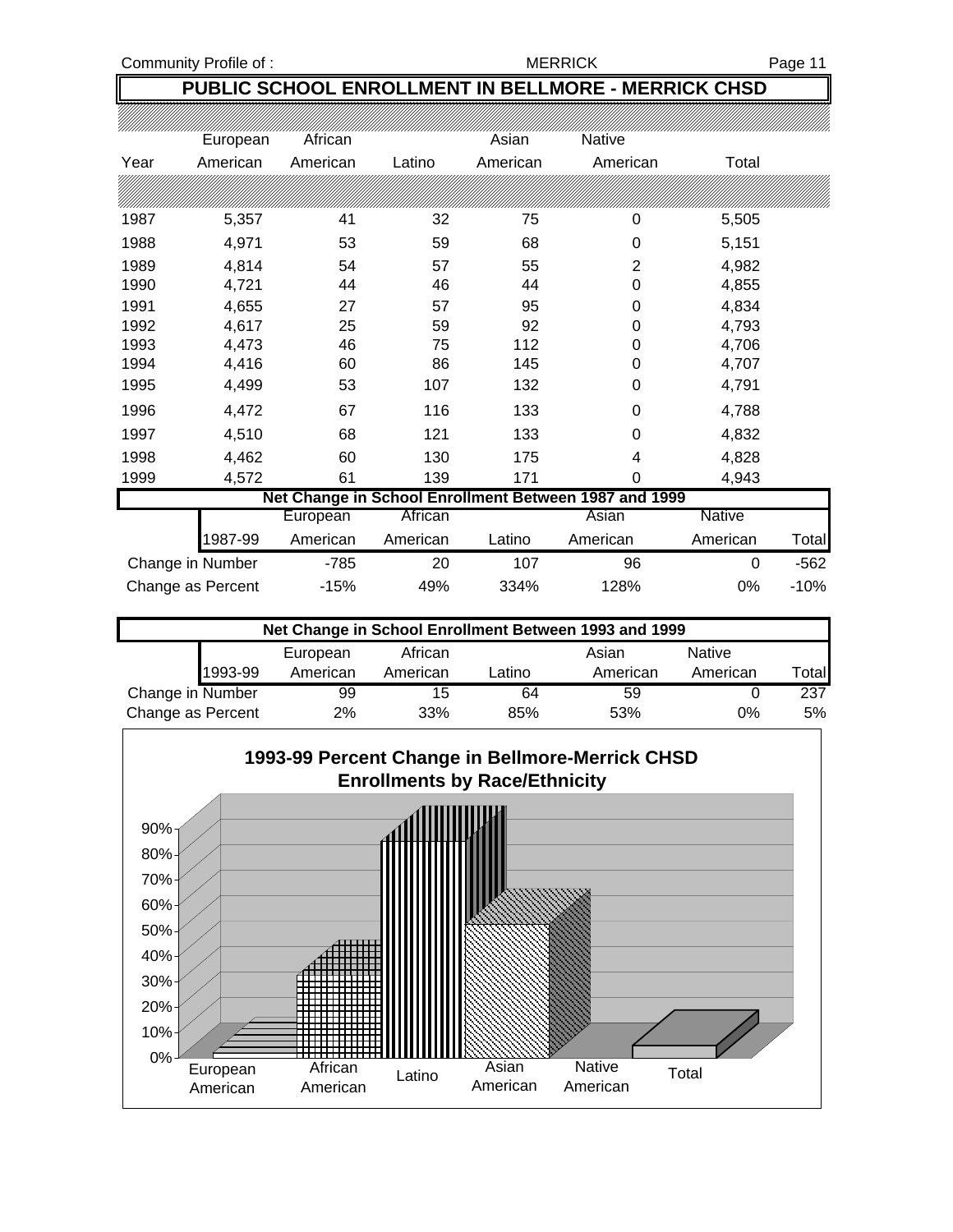### **REPORTED LIMITED ENGLISH PROFICIENT ENGLISH LANGUAGE LEARNERS (LEP/ELLs) IN MERRICK & NORTH MERRICK UFSDs\***

|                         | Reported Number and Percent of LEP/ELL Students in Merrick and<br>North Merrick UFSDs, Hempstead Town and Nassau County |     |                                 |                          |                         |                      |                         |
|-------------------------|-------------------------------------------------------------------------------------------------------------------------|-----|---------------------------------|--------------------------|-------------------------|----------------------|-------------------------|
|                         |                                                                                                                         |     | <b>Merrick/N. Merrick UFSDs</b> | <b>Town of Hempstead</b> |                         | <b>Nassau County</b> |                         |
| Year                    | <b>Number</b>                                                                                                           |     | <b>Percent of</b>               | <b>Number</b>            | <b>Percent of</b>       |                      | Number Percent of       |
|                         |                                                                                                                         |     | <b>Total Enrollment</b>         |                          | <b>Total Enrollment</b> |                      | <b>Total Enrollment</b> |
| 1992                    |                                                                                                                         | 21  | 0.8%                            | 3,240                    | 3.2%                    | 6,044                | 3.5%                    |
| 1993                    |                                                                                                                         | 27  | 1.0%                            | 3,875                    | 3.7%                    | 6,963                | 4.0%                    |
| 1994                    |                                                                                                                         | 26  | 0.9%                            | 4,271                    | 4.1%                    | 7,492                | 4.2%                    |
| 1995                    |                                                                                                                         | 25  | 0.8%                            | 4,674                    | 4.3%                    | 7,823                | 4.3%                    |
| 1996                    |                                                                                                                         | 17  | 0.6%                            | 4.847                    | $4.4\%$                 | 8.276                | 4.5%                    |
| 1997                    |                                                                                                                         | 54  | 1.7%                            | 5,532                    | 4.9%                    | 9,219                | 4.9%                    |
| 1998                    |                                                                                                                         | 45  | 1.4%                            | 5,878                    | 5.1%                    | 9,353                | 4.8%                    |
| 1999                    |                                                                                                                         | 17  | 0.5%                            | 6,134                    | 5.2%                    | 10,077               | 5.1%                    |
| 1999 Total              |                                                                                                                         |     |                                 |                          |                         |                      |                         |
| Enrollment              |                                                                                                                         | 171 |                                 | 117,036                  |                         | 195,804              |                         |
| 1992 - 1999<br>% Change | $-19.0%$                                                                                                                |     |                                 | 89.3%                    |                         | 66.7%                |                         |

\* In the 1998-1999 school year, there were 77 different languages spoken by students enrolled

in Nassau County public schools.



\*\* The annual number of reported LEP/ELLs enrollment is based upon the number of Limited English Proficient English Language Learners in the local district as reported on the State Education Department/ The University of the State of New York, Commissioners Regulations Part 154 Application.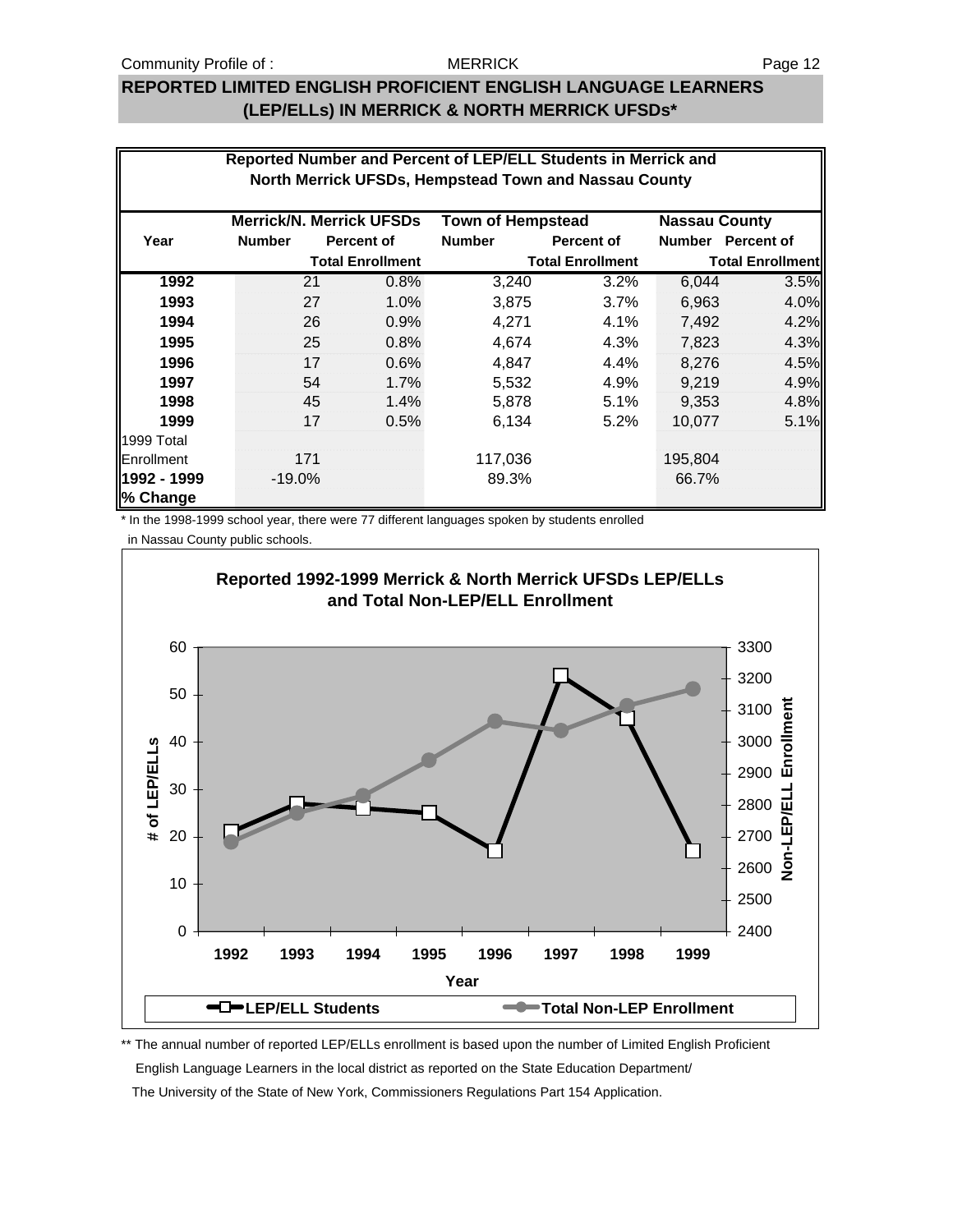### **REPORTED LIMITED ENGLISH PROFICIENT ENGLISH LANGUAGE LEARNERS (LEP/ELLs) IN MERRICK UFSD\***

|                                         | Reported Number and Percent of LEP/ELL Students in Merrick UFSD, |       |                         |                          |                         |                      |                         |  |  |  |
|-----------------------------------------|------------------------------------------------------------------|-------|-------------------------|--------------------------|-------------------------|----------------------|-------------------------|--|--|--|
| <b>Hempstead Town and Nassau County</b> |                                                                  |       |                         |                          |                         |                      |                         |  |  |  |
|                                         |                                                                  |       |                         |                          |                         |                      |                         |  |  |  |
|                                         |                                                                  |       | <b>Merrick UFSD</b>     | <b>Town of Hempstead</b> |                         | <b>Nassau County</b> |                         |  |  |  |
| Year                                    | <b>Number</b>                                                    |       | <b>Percent of</b>       | <b>Number</b>            | <b>Percent of</b>       |                      | Number Percent of       |  |  |  |
|                                         |                                                                  |       | <b>Total Enrollment</b> |                          | <b>Total Enrollment</b> |                      | <b>Total Enrollment</b> |  |  |  |
| 1992                                    |                                                                  | 16    | 1.0%                    | 3,240                    | 3.2%                    | 6,044                | 3.5%                    |  |  |  |
| 1993                                    |                                                                  | 17    | 1.0%                    | 3,875                    | 3.7%                    | 6,963                | 4.0%                    |  |  |  |
| 1994                                    |                                                                  | 23    | 1.3%                    | 4.271                    | 4.1%                    | 7,492                | 4.2%                    |  |  |  |
| 1995                                    |                                                                  | 20    | $1.1\%$                 | 4,674                    | 4.3%                    | 7,823                | 4.3%                    |  |  |  |
| 1996                                    |                                                                  | 14    | 0.8%                    | 4,847                    | 4.4%                    | 8,276                | 4.5%                    |  |  |  |
| 1997                                    |                                                                  | 26    | 1.4%                    | 5,532                    | 4.9%                    | 9,219                | 4.9%                    |  |  |  |
| 1998                                    |                                                                  | 19    | 1.0%                    | 5,878                    | 5.1%                    | 9,353                | 4.8%                    |  |  |  |
| 1999                                    |                                                                  | 17    | 0.9%                    | 6,134                    | 5.2%                    | 10,077               | 5.1%                    |  |  |  |
| 1999 Total                              |                                                                  |       |                         |                          |                         |                      |                         |  |  |  |
| Enrollment                              |                                                                  | 1,824 |                         | 117,036                  |                         | 195,804              |                         |  |  |  |
| 1992 - 1999                             |                                                                  | 6.3%  |                         | 89.3%                    |                         | 66.7%                |                         |  |  |  |
| % Change                                |                                                                  |       |                         |                          |                         |                      |                         |  |  |  |

\* In the 1998-1999 school year, there were 77 different languages spoken by students enrolled

in Nassau County public schools.



\*\* The annual number of reported LEP/ELLs enrollment is based upon the number of Limited English Proficient English Language Learners in the local district as reported on the State Education Department/ The University of the State of New York, Commissioners Regulations Part 154 Application.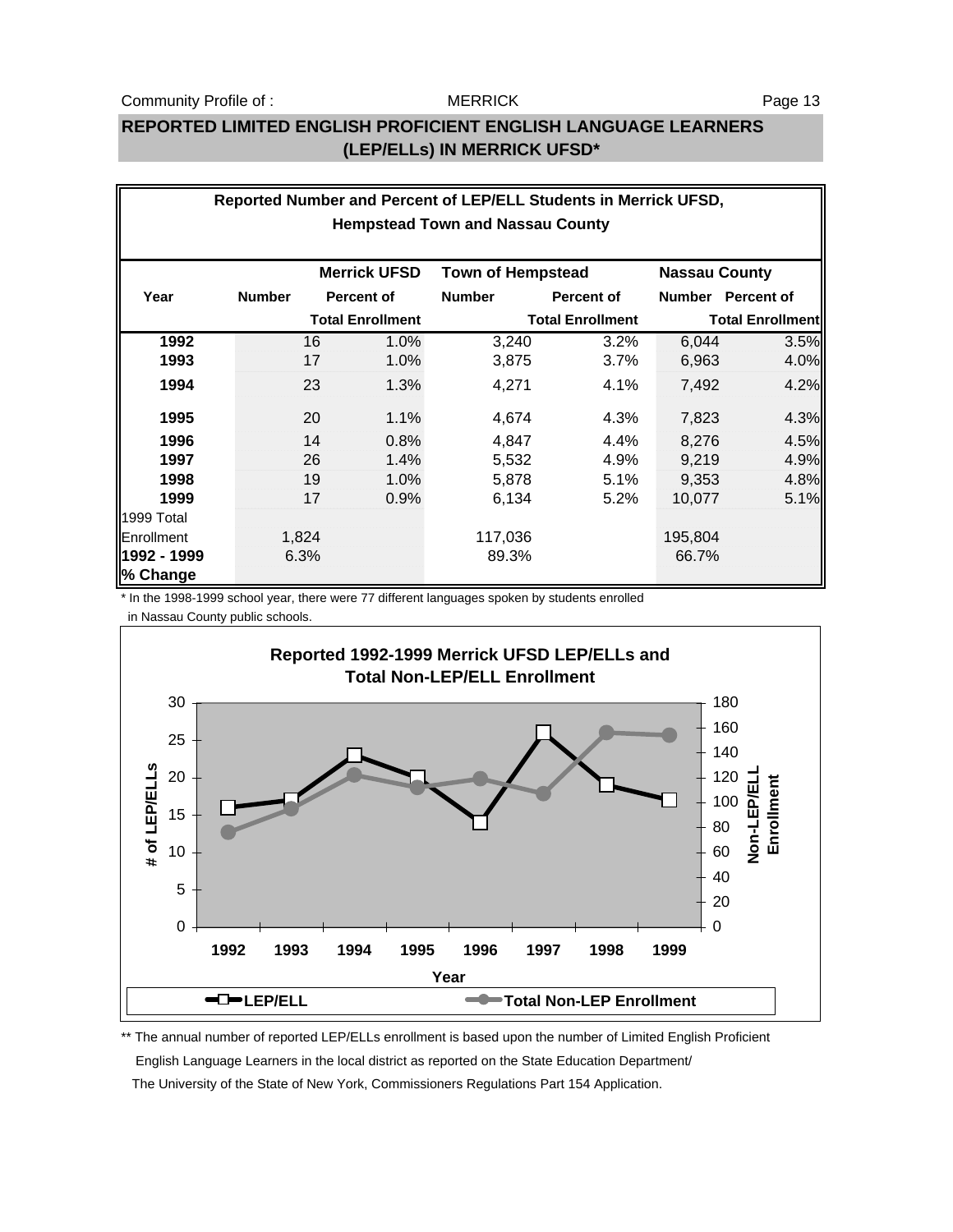#### MERRICK

# **REPORTED LIMITED ENGLISH PROFICIENT ENGLISH LANGUAGE LEARNERS (LEP/ELLs) IN NORTH MERRICK UFSD\***

|                                         | Reported Number and Percent of LEP/ELL Students in North Merrick UFSD,        |             |                         |               |                         |               |                         |  |  |  |
|-----------------------------------------|-------------------------------------------------------------------------------|-------------|-------------------------|---------------|-------------------------|---------------|-------------------------|--|--|--|
| <b>Hempstead Town and Nassau County</b> |                                                                               |             |                         |               |                         |               |                         |  |  |  |
|                                         | <b>North Merrick UFSD</b><br><b>Nassau County</b><br><b>Town of Hempstead</b> |             |                         |               |                         |               |                         |  |  |  |
| Year                                    | <b>Number</b>                                                                 |             | <b>Percent of</b>       | <b>Number</b> | <b>Percent of</b>       | <b>Number</b> | <b>Percent of</b>       |  |  |  |
|                                         |                                                                               |             | <b>Total Enrollment</b> |               | <b>Total Enrollment</b> |               | <b>Total Enrollment</b> |  |  |  |
| 1992                                    |                                                                               | 5           | 0.4%                    | 3,240         | 3.2%                    | 6,044         | 3.5%                    |  |  |  |
| 1993                                    |                                                                               | 10          | 0.9%                    | 3,875         | 3.7%                    | 6,963         | 4.0%                    |  |  |  |
| 1994                                    |                                                                               | 3           | 0.3%                    | 4,271         | 4.1%                    | 7,492         | 4.2%                    |  |  |  |
| 1995                                    |                                                                               | 5           | 0.4%                    | 4,674         | 4.3%                    | 7,823         | 4.3%                    |  |  |  |
| 1996                                    |                                                                               | 3           | 0.2%                    | 4,847         | 4.4%                    | 8,276         | 4.5%                    |  |  |  |
| 1997                                    |                                                                               | $\Omega$    | $0.0\%$                 | 5,532         | 4.9%                    | 9.219         | 4.9%                    |  |  |  |
| 1998                                    |                                                                               | $\mathbf 0$ | $0.0\%$                 | 5,878         | 5.1%                    | 9,353         | 4.8%                    |  |  |  |
| 1999                                    |                                                                               | $\Omega$    | 0.0%                    | 6,134         | 5.2%                    | 10,077        | 5.1%                    |  |  |  |
| 1999 Total                              |                                                                               |             |                         |               |                         |               |                         |  |  |  |
| Enrollment                              |                                                                               | 4,943       |                         | 117,036       |                         | 195,804       |                         |  |  |  |
| 1992 - 1999                             | $-100.0%$                                                                     |             |                         | 89.3%         |                         | 66.7%         |                         |  |  |  |
| % Change                                |                                                                               |             |                         |               |                         |               |                         |  |  |  |

\* In the 1998-1999 school year, there were 77 different languages spoken by students enrolled

in Nassau County public schools.



\*\* The annual number of reported LEP/ELLs enrollment is based upon the number of Limited English Proficient English Language Learners in the local district as reported on the State Education Department/ The University of the State of New York, Commissioners Regulations Part 154 Application.

# **LAST LEP CHART ON LINE 312**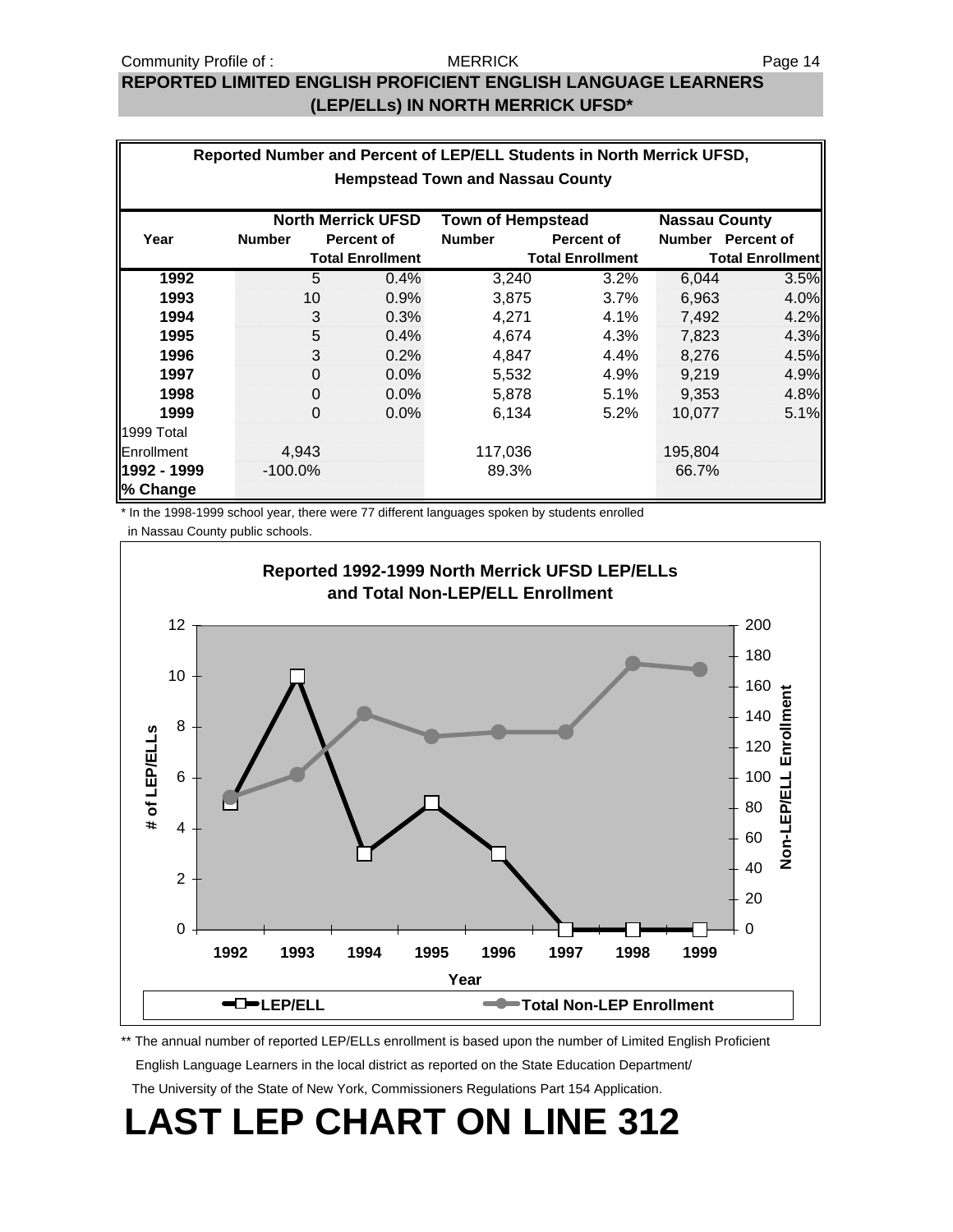|                    |       | <b>Total Enrollment</b> |         | <b>Total Enrollment</b> |         | <b>Total Enrollmentl</b> |
|--------------------|-------|-------------------------|---------|-------------------------|---------|--------------------------|
| 1992               | 38    | 0.8%                    | 3,240   | 3.2%                    | 6,044   | 3.5%                     |
| 1993               | 38    | 0.8%                    | 3,875   | 3.7%                    | 6,963   | 4.0%                     |
| 1994               | 38    | 0.8%                    | 4.271   | 4.1%                    | 7,492   | 4.2%                     |
| 1995               | 40    | 0.8%                    | 4.674   | 4.3%                    | 7,823   | 4.3%                     |
| 1996               | 38    | 0.8%                    | 4.847   | 4.4%                    | 8,276   | 4.5%                     |
| 1997               | 45    | 0.9%                    | 5,532   | 4.9%                    | 9,219   | 4.9%                     |
| 1998               | 39    | 0.8%                    | 5,878   | 5.1%                    | 9,353   | 4.8%                     |
| 1999               | 44    | 0.9%                    | 6,134   | 5.2%                    | 10,077  | 5.1%                     |
| 1999 Total         |       |                         |         |                         |         |                          |
| <b>IEnrollment</b> | 4,943 |                         | 117,036 |                         | 195,804 |                          |
| 1992 - 1999        | 15.8% |                         | 89.3%   |                         | 66.7%   |                          |
| % Change           |       |                         |         |                         |         |                          |

\* In the 1998-1999 school year, there were 77 different languages spoken by students enrolled

in Nassau County public schools.



\*\* The annual number of reported LEP/ELLs enrollment is based upon the number of Limited English Proficient English Language Learners in the local district as reported on the State Education Department/ The University of the State of New York, Commissioners Regulations Part 154 Application.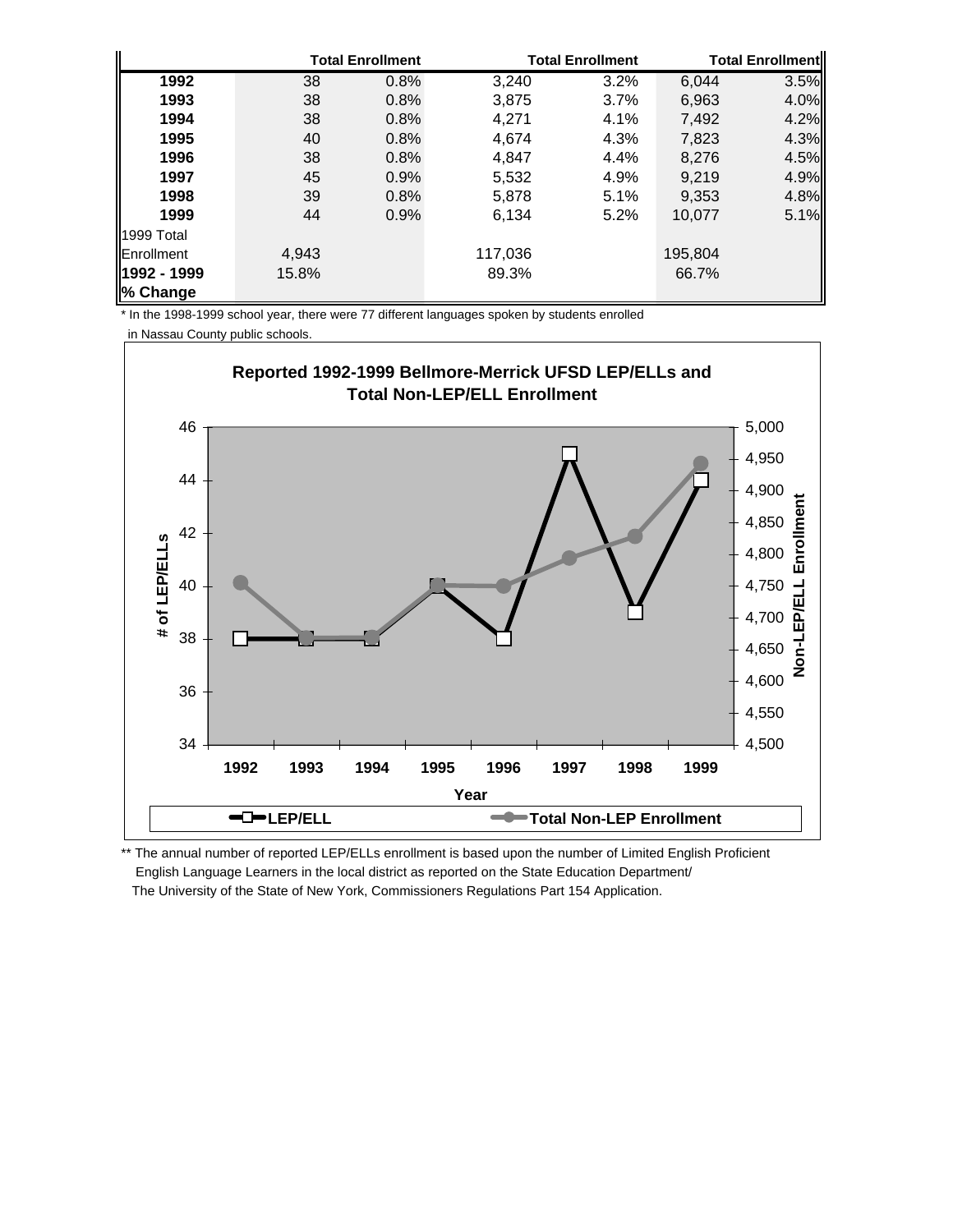Community Profile of : MERRICK Page 16

 **Dropouts in Bellmore-Merrick CHSD, Hempstead Town, & Nassau County**

|      | <b>DROPOUT NUMBERS &amp; PERCENTS OF HIGH SCHOOL ENROLLMENT*</b> |            |          |          |          |          |  |  |  |  |
|------|------------------------------------------------------------------|------------|----------|----------|----------|----------|--|--|--|--|
| Year | District-#                                                       | District-% | Town-#** | Town-%** | County-# | County-% |  |  |  |  |
|      |                                                                  |            |          |          |          |          |  |  |  |  |
| 1987 | 67                                                               | 1.7        | 898      | 2.4      | 1284     | 2.0      |  |  |  |  |
| 1988 | 26                                                               | 0.7        | 759      | 2.2      | 1177     | 2.0      |  |  |  |  |
| 1989 | 37                                                               | 1.1        | 654      | 2.0      | 932      | 1.7      |  |  |  |  |
| 1990 | 28                                                               | 0.9        | 546      | 1.8      | 759      | 1.4      |  |  |  |  |
| 1991 | 32                                                               | 1.0        | 432      | 1.4      | 613      | 1.2      |  |  |  |  |
| 1992 | 28                                                               | 0.9        | 483      | 1.6      | 654      | 1.2      |  |  |  |  |
| 1993 | 30                                                               | 1.0        | 484      | 1.6      | 630      | 1.2      |  |  |  |  |
| 1994 | 33                                                               | 1.1        | 533      | 1.7      | 724      | 1.4      |  |  |  |  |
| 1995 | 24                                                               | 0.8        | 395      | 1.3      | 531      | 1.0      |  |  |  |  |
| 1996 | 25                                                               | 0.8        | 337      | 1.1      | 477      | 0.9      |  |  |  |  |
| 1997 | 19                                                               | 0.6        | 358      | 1.1      | 479      | 0.9      |  |  |  |  |
| 1998 | 20                                                               | 0.6        | 330      | 1.0      | 489      | 0.9      |  |  |  |  |

\*Dropout Rate = Dropouts divided by 9-12 grade enrollment including ungraded secondary enrollment. A dropout

is defined as any pupil who left school prior to graduation & did not enter another school or program leading to a GED.



\*\*Town data based on a weighted average of communities which are fully or partially located within town boundaries.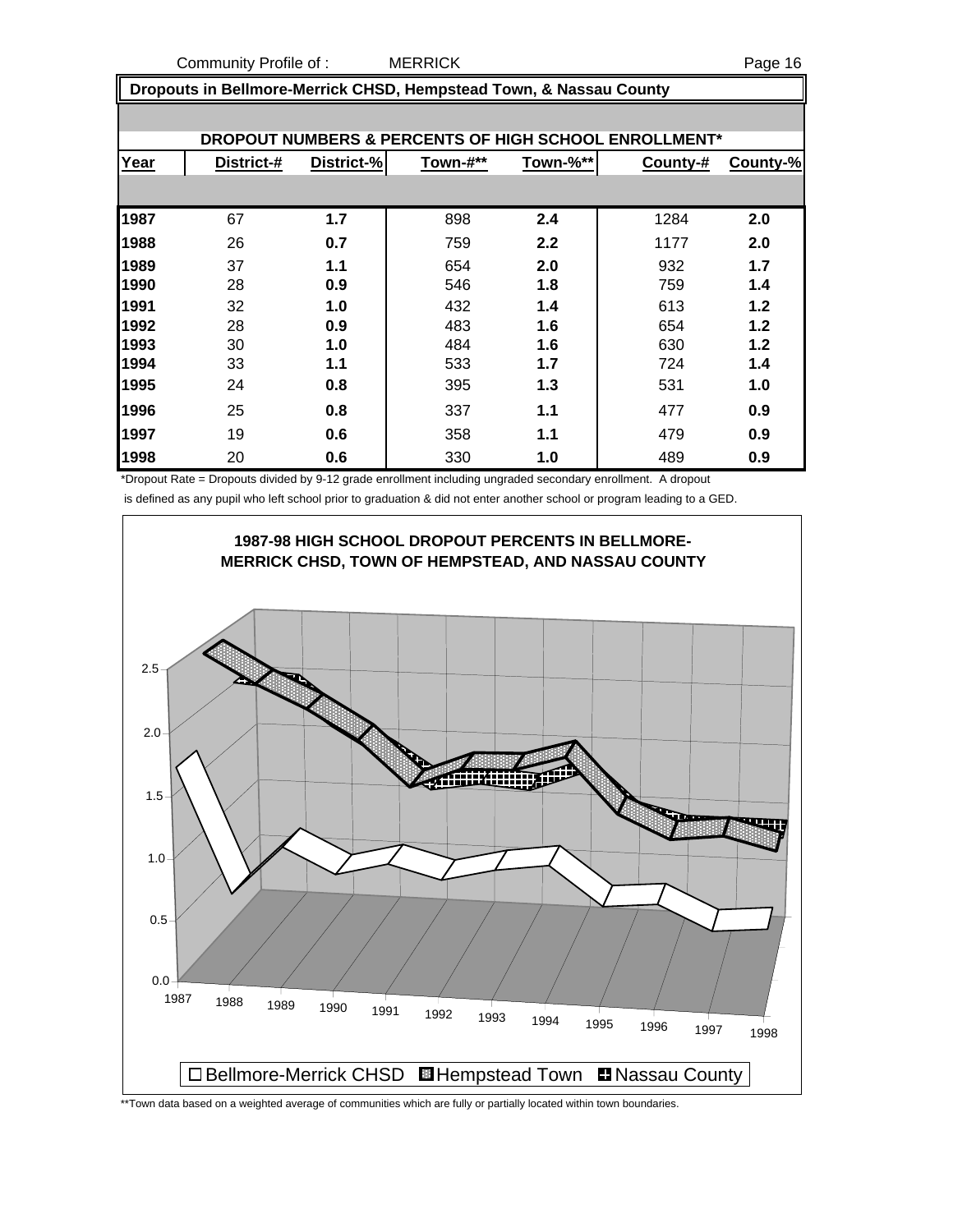| 1982-97 Total Births and Fertility Rates For Merrick 11566<br>Nassau County and New York State* |          |           |                        |      |               |      |  |  |
|-------------------------------------------------------------------------------------------------|----------|-----------|------------------------|------|---------------|------|--|--|
| <b>Merrick</b><br><b>Nassau County</b><br><b>New York State</b>                                 |          |           |                        |      |               |      |  |  |
|                                                                                                 |          | Fertility | Fertility<br>Fertility |      |               |      |  |  |
| Year                                                                                            | Births** | Rate      | <b>Births</b>          | Rate | <b>Births</b> | Rate |  |  |
| 1982                                                                                            | 386      | 40.4      | 14.342                 | 49.0 | 246,889       | 59.6 |  |  |
| 1983                                                                                            | 385      | 41.0      | 14,541                 | 49.8 | 248,222       | 59.6 |  |  |
| 1984                                                                                            | 399      | 43.3      | 14,758                 | 50.6 | 250,436       | 59.9 |  |  |
| 1985                                                                                            | 415      | 45.8      | 15.247                 | 52.3 | 258,826       | 61.6 |  |  |

| 1982-97 Total Births and Fertility Rates For Merrick 11566 |
|------------------------------------------------------------|
| Nassau County and New York State*                          |

1986 443 49.8 15,567 53.5 263,045 62.3 1987 450 51.4 16,504 56.8 271,355 64.0 1988 461 53.8 17,072 58.8 279,976 65.8 1989 458 54.5 17,700 61.1 290,528 67.9 1990 466 56.4 18,180 62.8 297,468 69.3 1991 464 56.9 17,864 62.2 292,523 68.1 1992 471 57.9 18,065 63.3 287,531 67.2 1993 471 58.0 17,931 63.2 282,377 66.3 1994 471 58.8 17,903 64.6 277,945 65.6 1995 471 59.5 18,084 66.0 271,042 64.3 1996 464 59.5 17,722 63.8 263,611 63.0



Fertility rate based on live births per 1,000 female population 15-44. Data for 1990-97 reflect zip code boundaries. Data for prior years reflect the local community as comprised by census tracts. \*\* The number of births to mothers in the Merrick area is a three year "running" average for all years. Source: Nassau County & New York State Departments of Health.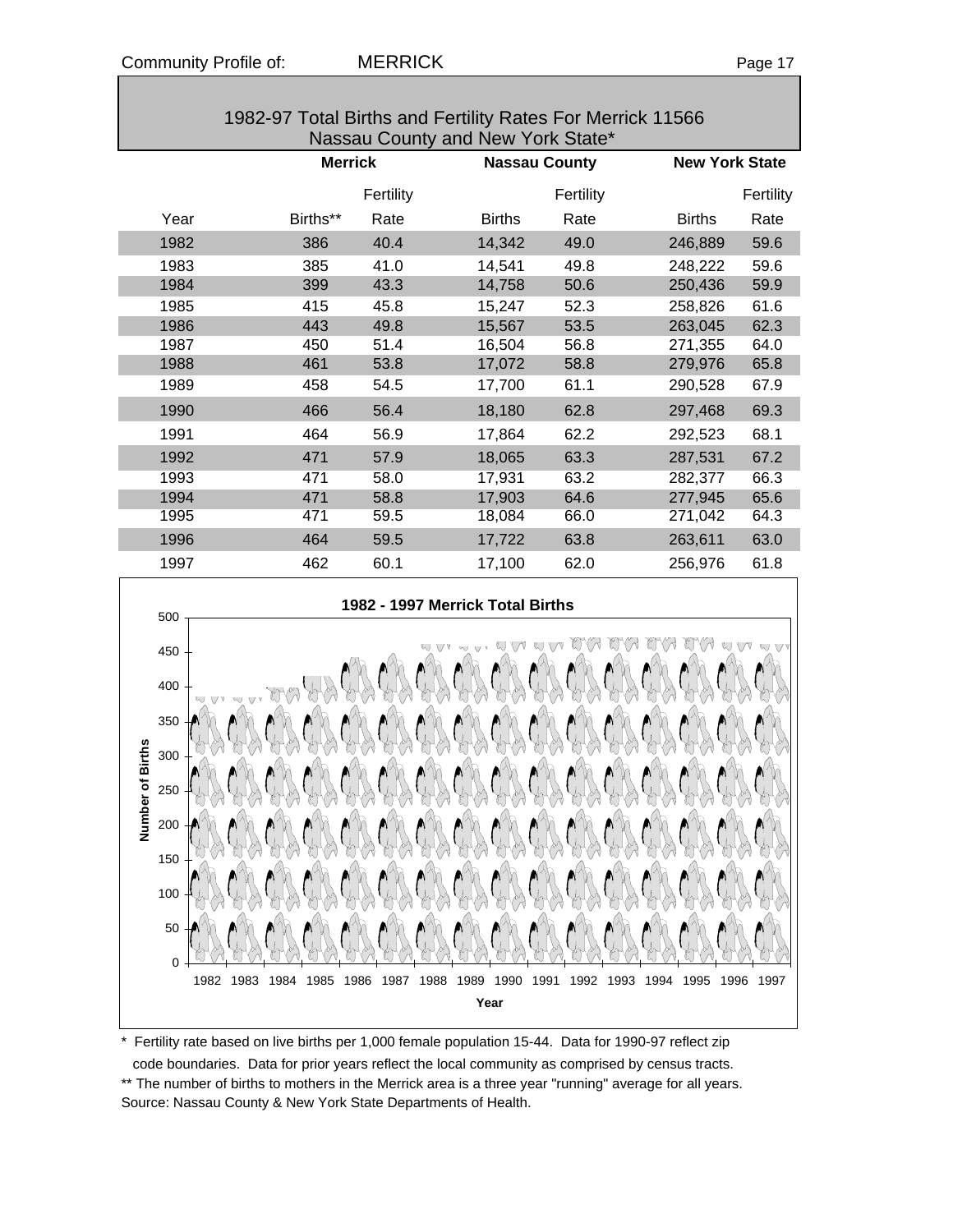| 1984-97 Births To Teen Mothers and Fertility Rates     |  |
|--------------------------------------------------------|--|
| For Merrick 11566*, Nassau County and New York State** |  |

|      | <b>Merrick</b> |           |        | <b>Nassau County</b> |               | <b>New York State</b> |  |
|------|----------------|-----------|--------|----------------------|---------------|-----------------------|--|
|      | Teen           | Fertility | Teen   | Fertility            | Teen          | Fertility             |  |
| Year | <b>Births</b>  | Rate      | Births | Rate                 | <b>Births</b> | Rate                  |  |
| 1984 | 5              | 3.6       | 668    | 12.2                 | 25,658        | 35.7                  |  |
| 1985 | 5              | 4.2       | 711    | 13.4                 | 25,470        | 36.4                  |  |
| 1986 | 6              | 4.8       | 685    | 13.4                 | 25,134        | 37.0                  |  |
| 1987 | 10             | 8.0       | 677    | 13.8                 | 25,080        | 38.0                  |  |
| 1988 | 13             | 11.1      | 663    | 14.1                 | 25,861        | 40.3                  |  |
| 1989 | 14             | 12.6      | 679    | 15.0                 | 26,593        | 42.7                  |  |
| 1990 | 12             | 11.2      | 674    | 15.6                 | 26,553        | 44.0                  |  |
| 1991 | 11             | 9.4       | 672    | 16.0                 | 26,216        | 44.1                  |  |
| 1992 | 9              | 7.2       | 629    | 15.1                 | 25,330        | 43.4                  |  |
| 1993 | 9              | 6.9       | 700    | 18.4                 | 25,515        | 44.3                  |  |
| 1994 | 9              | 7.2       | 682    | 18.2                 | 25,852        | 45.3                  |  |
| 1995 | 9              | 7.2       | 668    | 18.0                 | 24,805        | 43.6                  |  |
| 1996 | $\overline{7}$ | 5.9       | 637    | 15.8                 | 23,864        | 41.8                  |  |
| 1997 | 7              | 6.1       | 561    | 13.9                 | 22,185        | 38.5                  |  |



\* The number of birth to teen mothers in the Merrick area is a three year "running" average for all years.

\*\* Fertility rate based on live births per 1,000 female population 15-19. Data for 1990-97 reflect zip code boundaries. Data for prior years reflect the local community as comprised by census tracts. Source: Nassau County & New York State Departments of Health.